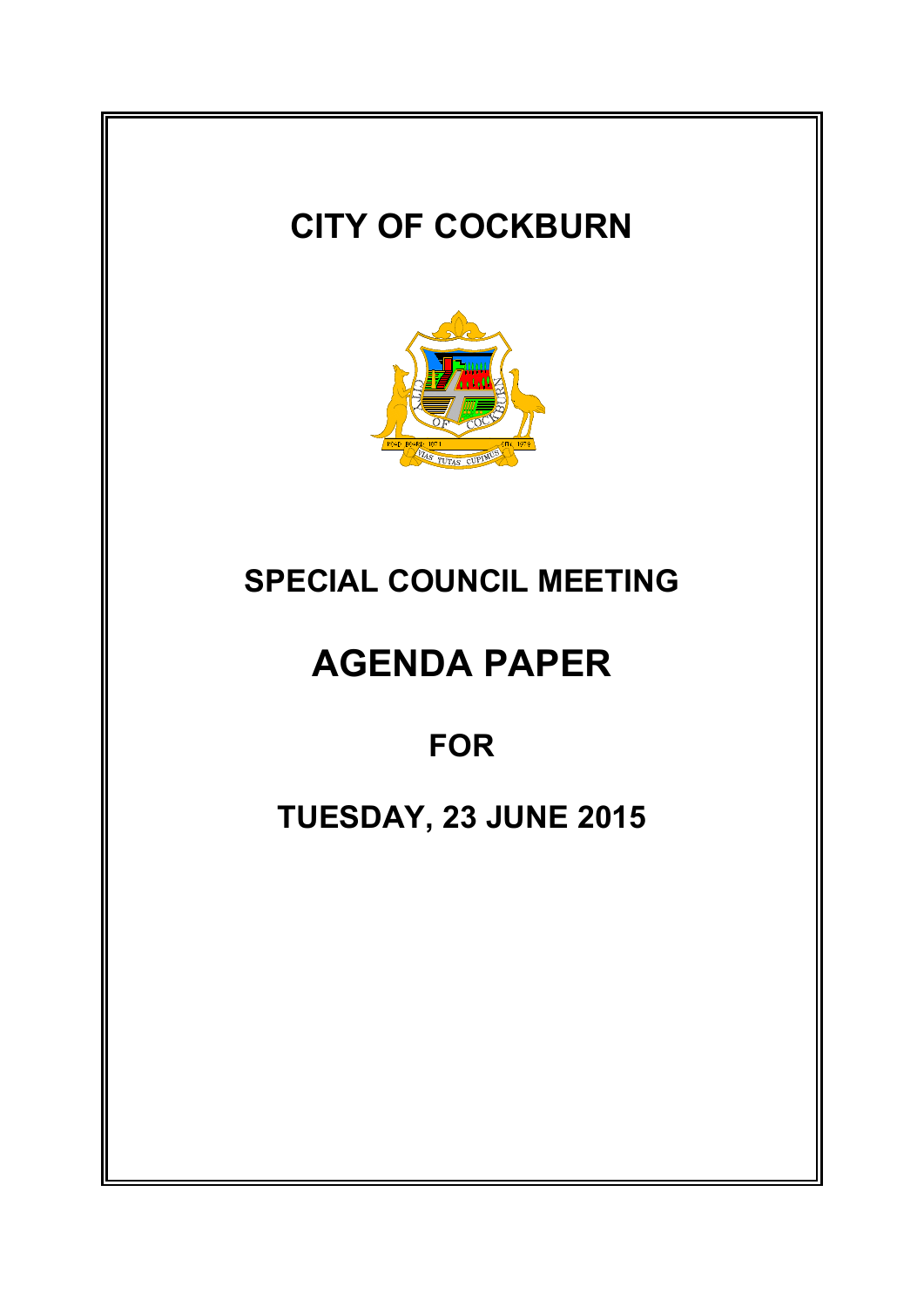# **CITY OF COCKBURN**

# **SUMMARY OF AGENDA TO BE PRESENTED TO THE SPECIAL COUNCIL MEETINGTO BE HELD ON TUESDAY, 23 JUNE 2015 AT 6:30 PM**

# **Page**

÷,

| 1.             |                                                                                                                     |                                                                                                                                                                                                                      |  |
|----------------|---------------------------------------------------------------------------------------------------------------------|----------------------------------------------------------------------------------------------------------------------------------------------------------------------------------------------------------------------|--|
| 2.             | APPOINTMENT OF PRESIDING MEMBER (IF REQUIRED)  1                                                                    |                                                                                                                                                                                                                      |  |
| 3.             | DISCLAIMER (TO BE READ ALOUD BY PRESIDING MEMBER) 1                                                                 |                                                                                                                                                                                                                      |  |
| 4.             | ACKNOWLEDGEMENT OF RECEIPT OF WRITTEN DECLARATIONS OF<br>FINANCIAL INTERESTS AND CONFLICT OF INTEREST (BY PRESIDING |                                                                                                                                                                                                                      |  |
| 5.             |                                                                                                                     |                                                                                                                                                                                                                      |  |
| 6.             |                                                                                                                     |                                                                                                                                                                                                                      |  |
| 7 <sub>1</sub> |                                                                                                                     | DECLARATION BY COUNCILLORS WHO HAVE NOT GIVEN DUE<br>CONSIDERATION TO MATTERS CONTAINED IN THE BUSINESS  1                                                                                                           |  |
| 8              |                                                                                                                     |                                                                                                                                                                                                                      |  |
| 9.             |                                                                                                                     |                                                                                                                                                                                                                      |  |
|                | 9.1                                                                                                                 | (SCM 23/06/2015) - COCKBURN CENTRAL WEST - LEASE FROM<br>LANDCORP TO CITY OF COCKBURN (5517531 & 6006139) (D                                                                                                         |  |
|                | 9.2                                                                                                                 | (SCM 23/06/2015) - TENDER NOS. RFT23/2014 AND 24/2014 -<br>CONSTRUCTION SERVICES (POOLS) AND POOL FILTRATION<br>AND HYDRAULIC SYSTEMS- COCKBURN REGIONAL PHYSICAL<br>ACTIVITY AND EDUCATION CENTRE, COCKBURN CENTRAL |  |
|                | 9.3                                                                                                                 | (SCM 23/06/2015) - TENDER NO. RFT02/2015 - GEOTHERMAL<br>BORE CONSTRUCTION SERVICES - REGIONAL PHYSICAL<br>ACTIVITY AND EDUCATION CENTRE AT COCKBURN CENTRAL                                                         |  |
|                | 9.4                                                                                                                 | (SCM 23/06/2015) - IMPLEMENTATION OF THIRD BIN (GREEN<br>WASTE) TRIAL (167/002 & 167/003) (C SULLIVAN) (ATTACH)  22                                                                                                  |  |
| 10.            |                                                                                                                     | (SCM 23/06/2015) - RESOLUTION OF COMPLIANCE (SECTION 3.18(3),                                                                                                                                                        |  |
| 11.            |                                                                                                                     |                                                                                                                                                                                                                      |  |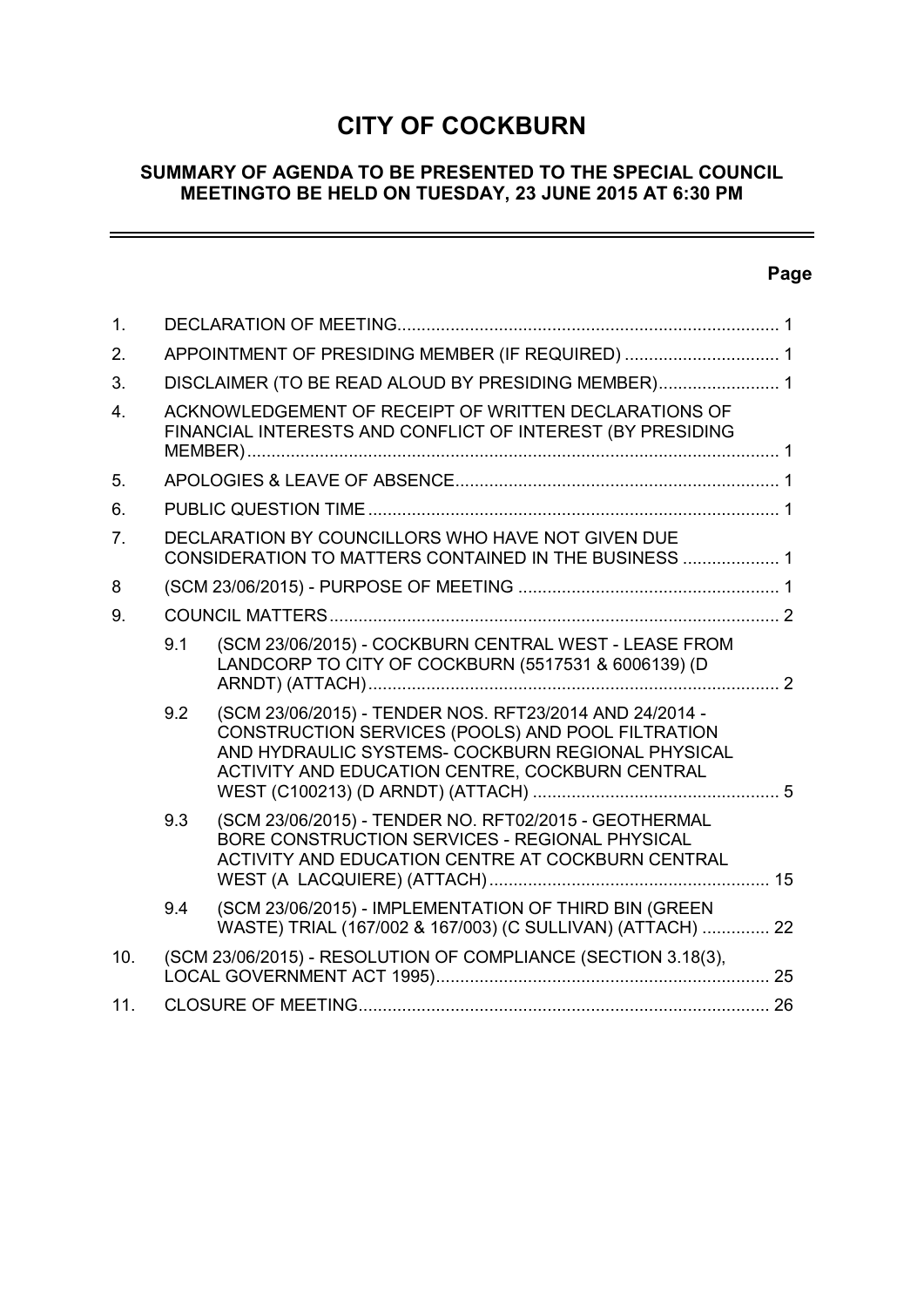# **CITY OF COCKBURN**

# **AGENDA TO BE PRESENTED TO THE SPECIAL COUNCIL MEETING TO BE HELD ON TUESDAY, 23 JUNE 2015 AT 6:30 PM**

# **1. DECLARATION OF MEETING**

#### **2. APPOINTMENT OF PRESIDING MEMBER (If required)**

#### **3. DISCLAIMER (To be read aloud by Presiding Member)**

Members of the public, who attend Council Meetings, should not act immediately on anything they hear at the Meetings, without first seeking clarification of Council's position. Persons are advised to wait for written advice from the Council prior to taking action on any matter that they may have before Council.

#### **4. ACKNOWLEDGEMENT OF RECEIPT OF WRITTEN DECLARATIONS OF FINANCIAL INTERESTS AND CONFLICT OF INTEREST (by Presiding Member)**

- **5. APOLOGIES & LEAVE OF ABSENCE**
- **6. PUBLIC QUESTION TIME**

#### **7. DECLARATION BY COUNCILLORS WHO HAVE NOT GIVEN DUE CONSIDERATION TO MATTERS CONTAINED IN THE BUSINESS**

#### **8 (SCM 23/06/2015) - PURPOSE OF MEETING**

The purpose of the meeting is to consider:

- (a) adoption of the Ground Lease between the City of Cockburn and the West Australian Land Authority trading as LandCorp which will allow the City to undertake the Regional Physical Activity & Education Centre ("RPAEC") development whilst the land is under the ownership of LandCorp;
- (b) endorsement of the preferred tenderer for the RPAEC Aquatic Pools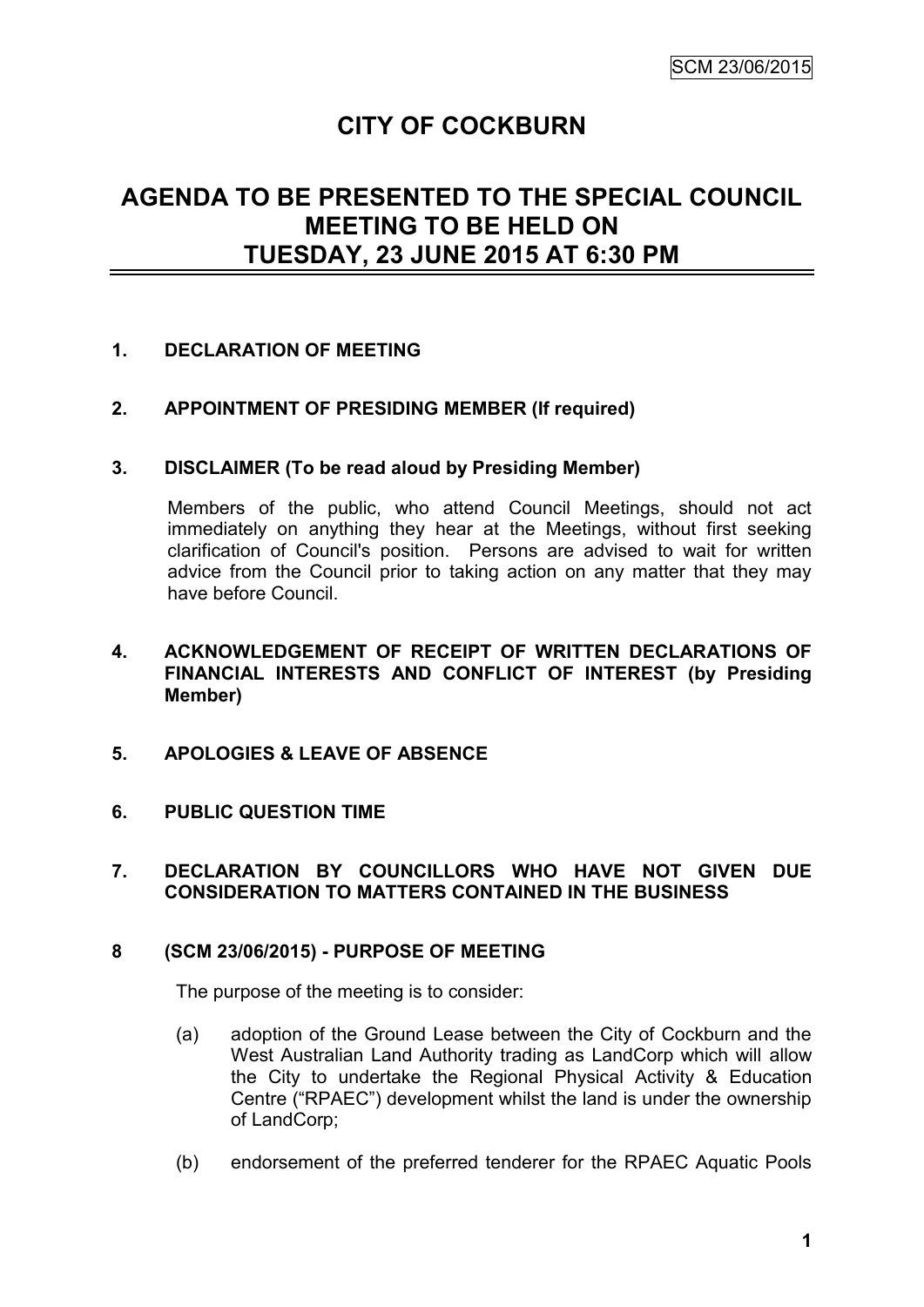and Filtration System;

- (c) endorsement of the preferred tenderer for the RPAEC Geothermal Bores; and
- (d) endorsement of the Third Bin Trial.

### **9. COUNCIL MATTERS**

**9.1 (SCM 23/06/2015) - COCKBURN CENTRAL WEST - LEASE FROM LANDCORP TO CITY OF COCKBURN (5517531 & 6006139) (D ARNDT) (ATTACH)**

#### **RECOMMENDATION**

That Council, subject to the land being transferred in Freehold Title from the Western Australian Planning Commission (WAPC) to the Western Australian Land Authority (LandCorp), enter into a Lease Agreement for the land contained in a portion of Lot 54 and a portion of Lot 9504 Beeliar Drive, Cockburn Central (as identified in Attachment 2) on the following terms and conditions:

- (1) **Commencement Date** The date on which LandCorp becomes the registered proprietor of the land;
- (2) **Term of Lease** The earlier date of:
	- 1. a period of 50 years; or
	- 2. the date on which in one or more parcels is vested as Crown Land.
- (3) **Rental Amount** \$1.00 per annum (if demanded by LandCorp)

and otherwise in accordance with the Draft Agreement shown in Attachment 1, subject to any minor amendments required being included to the satisfaction of the Chief Executive Officer.

# **COUNCIL DECISION**

#### **Background**

The Western Australian Planning Commission (WAPC) is the current owner of the land, bounded by North Lake Road, Midgegooroo Avenue, Beeliar Drive and Poletti Road Cockburn Central and have reached an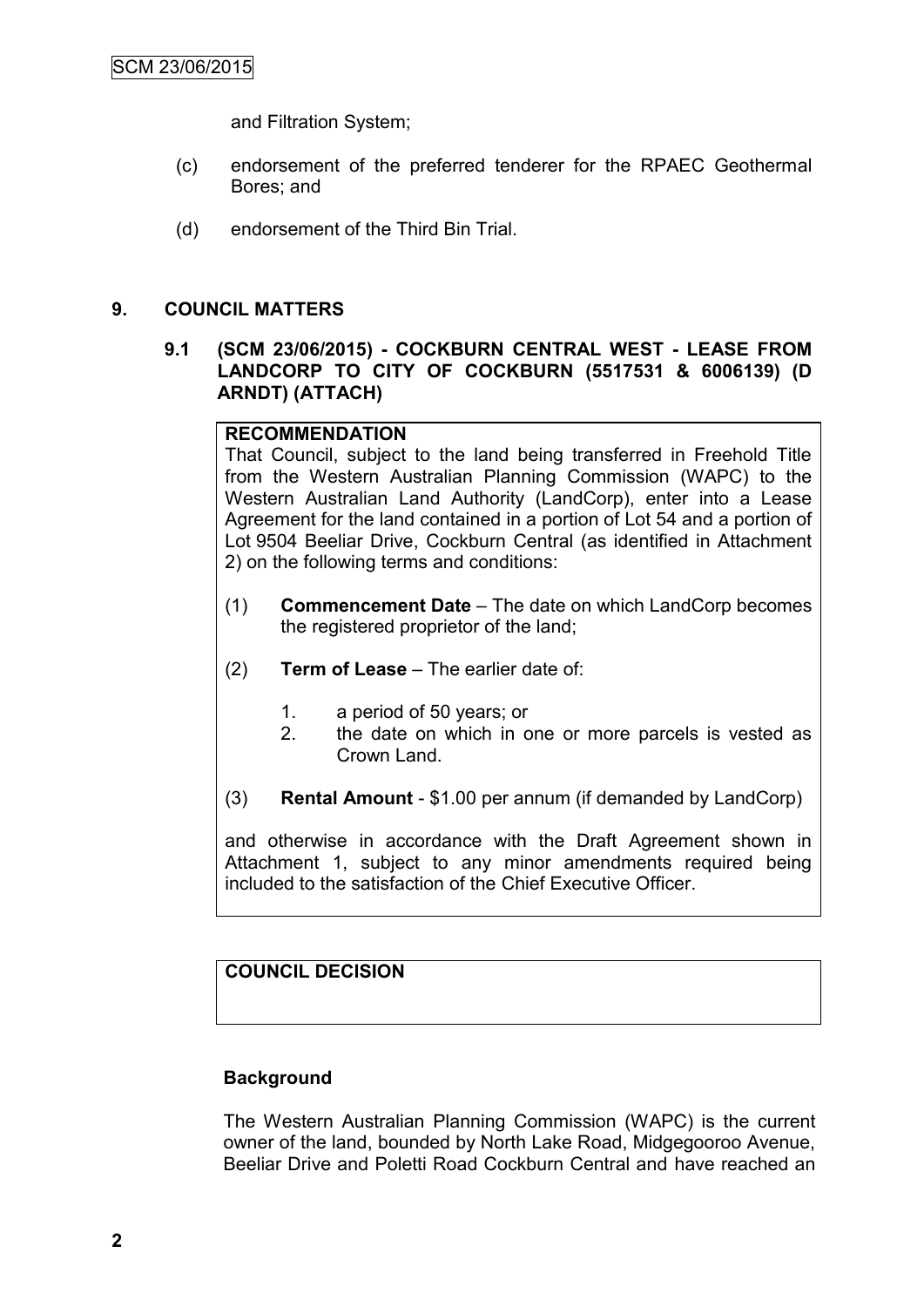arrangement whereby the ownership of the land will be transferred to LandCorp on 22 June 2015.

LandCorp has obtained conditional subdivision approval from WAPC to amalgamate the various landholdings and re-subdivide the land in accordance with the approved local structure plan. The subdivision includes the creation of the area of the land required for the City's Regional Physical Activity Centre (RPAEC) (portion of Lot 9504 Beeliar Drive) and the associated car parking areas (portion of Lot 54).

Although the bulk subdivisional earthworks have been completed the subdivision is not expected to be completed until early 2016. It is only on completion of the subdivision that the separate titles for the portion of Lot 9504 and portion of Lot 54 will be created. These landholdings would then be transferred back to the Department of Land Services, who has agreed to issue the City with management orders over the land, which would enable the development and ongoing operation of the RPAEC by the City and its development partner the Fremantle Football Club (FFC).

The City and the FFC however require early access to the subject land to commence the construction of the RPAEC and oval concurrent with the subdivision civil works being undertaken by LandCorp.

As both the City of Cockburn and the FFC will be making a considerable financial investment into this project, it is necessary for both the City of Cockburn and the FFC to have long term security of tenure of the land in place from commencement of the development. A fifty (50) year lease provides this security.

LandCorp has agreed to grant this lease conditional upon the lease and any subleases being surrendered when the subject reserves are created and replacement Crown leases entered into. The replacement Crown leases are expected to commence in March 2016.

#### **Submission**

N/A

#### **Report**

The purpose of this report is for Council to consider and endorse the attached lease agreement (refer Attachment 1) which has been negotiated between the parties with assistance from both parties' solicitors.

The relevant land parcels, portions of Lot 9504 and Lot 54 the subject of the proposed lease are shown on the subdivision plan to be transferred to the Crown as reserves for the purpose of community purpose and public purpose infrastructure (refer Attachment 2).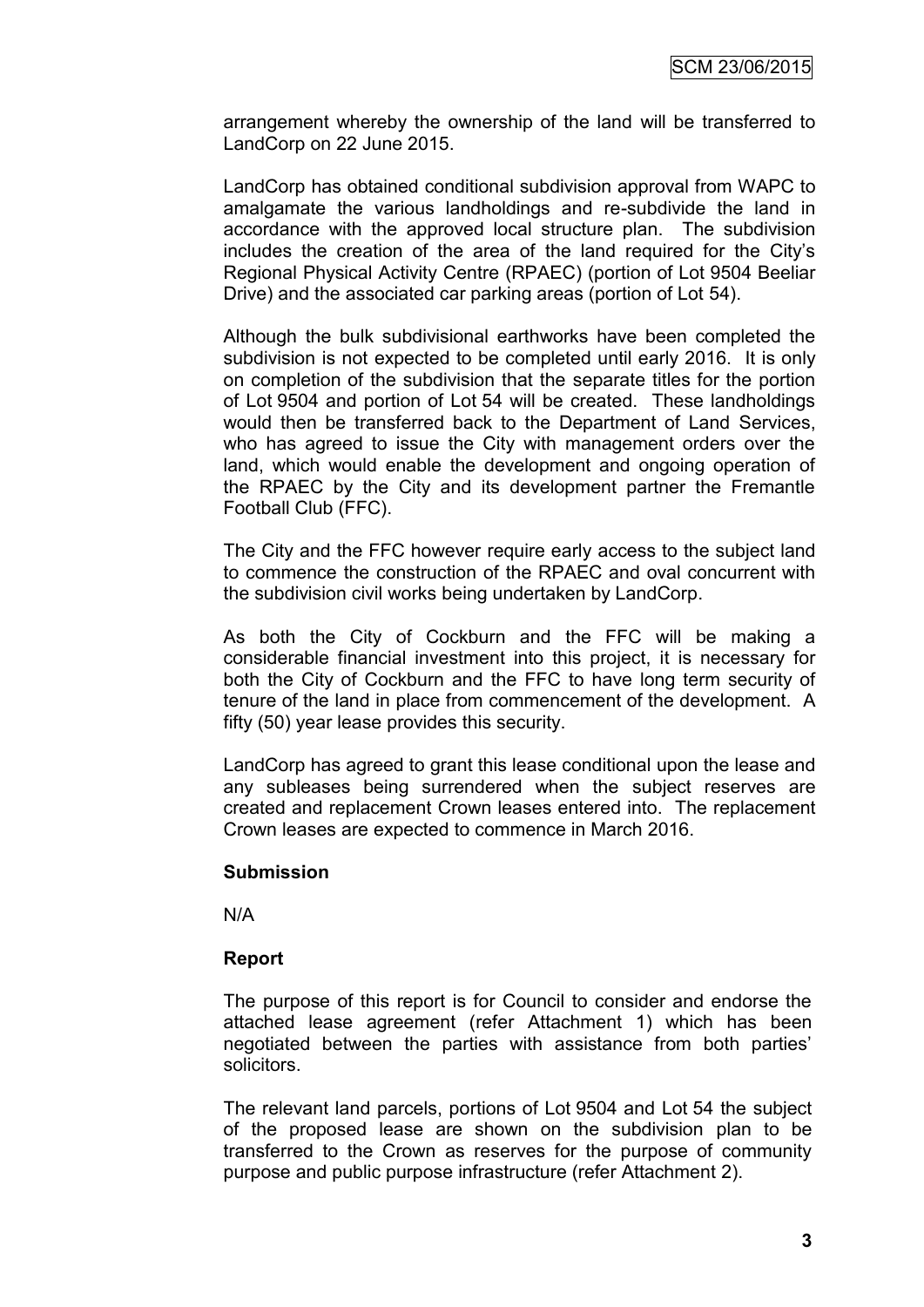Lot 54 and Lot 9504 Beeliar Drive, Cockburn Central are currently owned by the Western Australian Planning Commission (WAPC) (Land). It is anticipated that the Land will be transferred to LandCorp on the 22 June 2015. The execution of the Lease is subject to the transfer and the Council resolution to enter into this lease.

The lease would then enable the City to progress the development of the RPAEC through the various agreements as follows:

#### **Sub-Lease to FFC until Land is Vested**

The sub lease to the FFC is required to give long term security of tenure to the FFC in the unlikely event that the land is not vested as a Crown reserve with a management order to the City.

#### **Building Contract**

The building contract is for the construction of the facility.

#### **Development Agreement to Construct & Fit-Out**

The development agreement between the City and the FFC is required to enable the joint construction of the facility and oval.

#### **Crown Lease and Oval License to FFC**

Once the land is vested with the City, the City will become the head lessor. The sub-lease will be surrendered and a lease between the City and the FFC for the facility will be entered into. A separate license for the oval will also be required at this stage.

All future agreements listed above will be the subject of further reports to Council.

#### **Strategic Plan/Policy Implications**

#### **Infrastructure**

- Community infrastructure that is well planned, managed, safe, functional, sustainable and aesthetically pleasing.
- Partnerships that help provide community infrastructure.

#### **Community & Lifestyle**

 People of all ages and abilities to have equal access to our facilities and services in our communities.

#### **Budget/Financial Implications**

Funds required for the preparation and execution of the lease can be drawn from current budget allocations.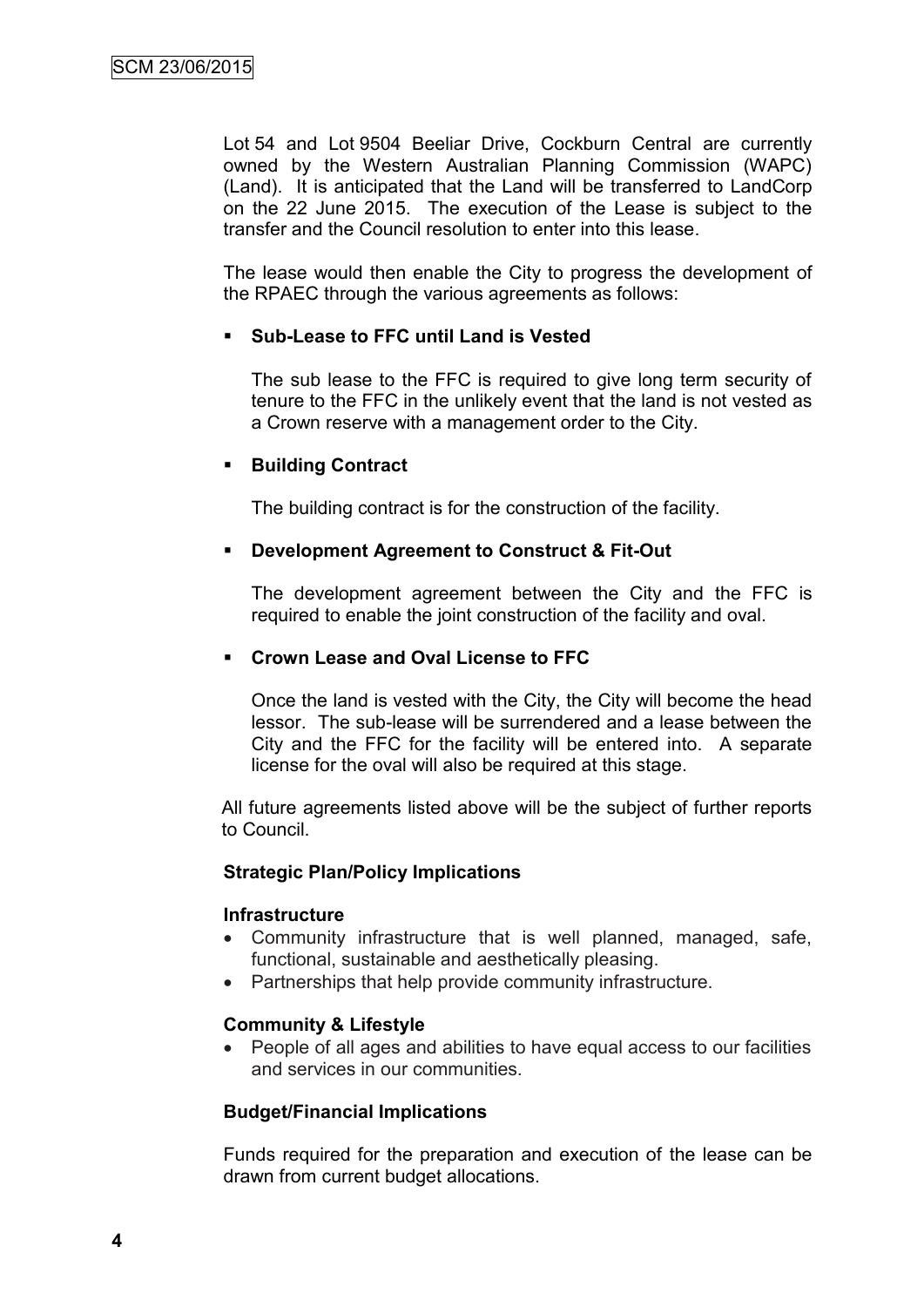# **Legal Implications**

N/A

# **Community Consultation**

N/A

# **Attachment(s)**

- 1. Draft Lease
- 2. Sketch of the primary lease area & RPAEC details

# **Advice to Proponent(s)/Submissioners**

N/A

**Implications of Section 3.18(3) Local Government Act, 1995**

Nil

**9.2 (SCM 23/06/2015) - TENDER NOS. RFT23/2014 AND 24/2014 - CONSTRUCTION SERVICES (POOLS) AND POOL FILTRATION AND HYDRAULIC SYSTEMS- COCKBURN REGIONAL PHYSICAL ACTIVITY AND EDUCATION CENTRE, COCKBURN CENTRAL WEST (C100213) (D ARNDT) (ATTACH)**

# **RECOMMENDATION**

- That Council:
- (1) endorse Commercial Aquatics Australia Pty Ltd as the nominated Preferred Tenderer for both Tender No. RFT 23/2014 – Construction Services (Pools) and Tender No. RFT 24/2014 - Pool Filtration and Hydraulic Systems, Cockburn Regional Physical Activity Centre, Cockburn Central West, for the combined guaranteed maximum lump sum price of \$12,482,868.20 GST Inclusive (\$11,348,062.00 GST Exclusive) and
- (2) advise the preferred Main Building Contractor of the Cockburn Regional Physical Activity Centre (Brookfield Multiplex Constructions Pty Ltd) of Council's endorsement of Commercial Aquatics Australia Pty Ltd as nominated preferred tenderer for the Pool Construction and Pool Filtration/Hydraulics Systems.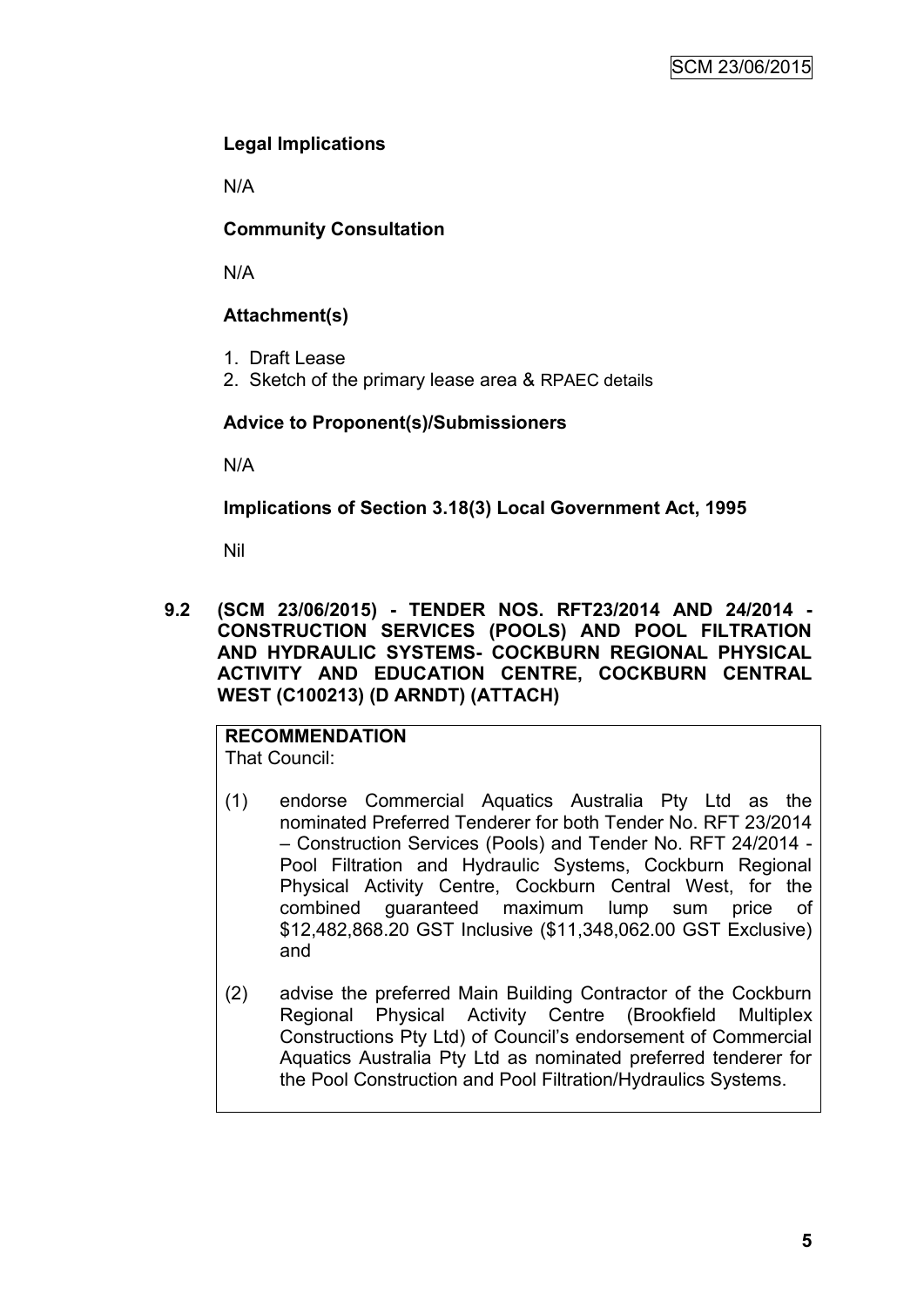# **COUNCIL DECISION**

#### **Background**

The City of Cockburn (The Principal), in conjunction with project partners, the Fremantle Football Club (FFC); required the services of a qualified and experienced Pool Construction Contractor for the construction of eight (8) pools and a qualified and experienced Pool Filtration and Hydraulic Systems Contractor at the Principal's Cockburn Regional Physical Activity and Educational Centre (RPAEC). This proposed new sporting complex will be located within the Cockburn Central West (CCW) Precinct and will be bounded by Beeliar Drive, Midgegooroo Avenue, Poletti Road and North Lake Road, Cockburn Central, Western Australia.

The facility will be a fully integrated, state of the art sporting complex that will cater for a full range of aquatic, indoor and outdoor sports which will be provided to the Cockburn Community and the wider population. The facility will also provide an elite training facility and administrative accommodation to the FFC that meets or exceeds the benchmark of rival Australian Rules Football clubs and may provide an educational training facility for Curtin University's students and teachers.

Contracts for Pool Construction and Pool Filtration/Hydraulics Systems (collectively the Pool Works) were separately tendered by the Principal. Once a preferred Tenderer for the Main Building Contract was identified, Brookfield Multiplex Constructions Pty Ltd participated in the review of tenders received for the Pool Works; and selection of the preferred tenderer(s) for the Pool Works. Following award of the Main Building Contract Brookfield Multiplex Constructions Pty Ltd will enter into a subcontract with the preferred Pool Works tenderer(s) (as subcontractor(s) to the Main Building Contractor).

The main building contract works will be procured using a modified traditional tendering process leading to a Guaranteed Maximum Price (GMP).

The scope of the Pool Construction Works include but are not limited to the structures, finishes and accessories including co-ordination with associated services for the following pools:

- 1. Outdoor 52m by 22.5m (9 lane) heated Community swimming pool, with an integrated 2m wide moveable boom to allow varying locations to provide two 25m pools or 30m long water polo field plus goals;
- 2. Indoor 25m by 18m (8 lane) heated leisure/lap swimming pool;
- 3. Indoor 15m by 10m heated 'learn to swim' pool;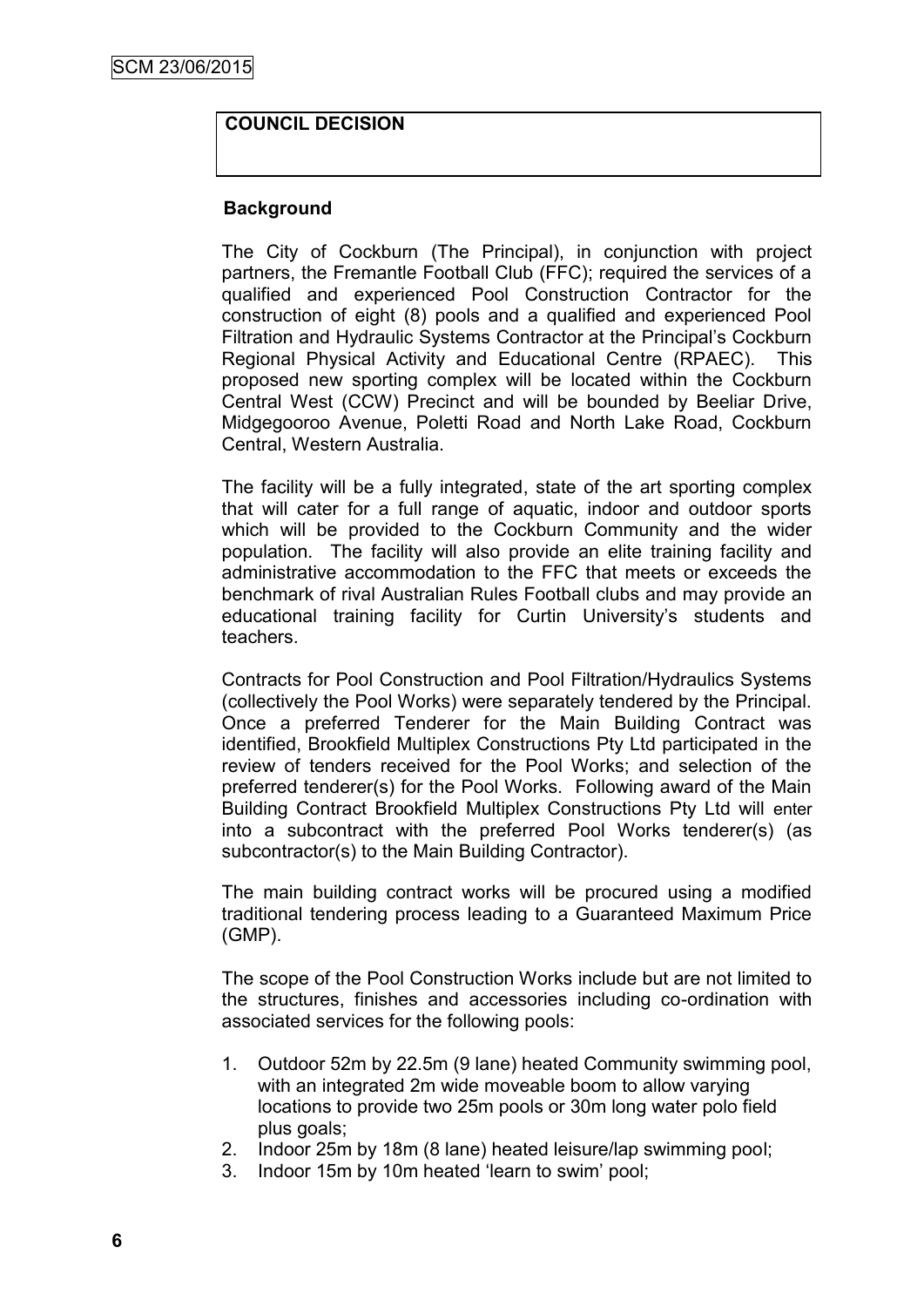- 4. Indoor zero depth entry to 600mm depth leisure pool, splash pad and water play;
- 5. Indoor 15m by 13m warm water (hydrotherapy) pool with an additional entry ramp;
- 6. Indoor 10m by 10m heated spa pool;
- 7. Indoor 10m by 6.3m heated exercise pool; and
- 8. Indoor 14m by 6.5m chilled exercise and recovery pool.

The scope of the Pool Filtration and Hydraulics Systems Works includes, but is not limited to:

Pumps, filtration and sanitation systems for the above pools; and filtration for water slides (water slides to be provided by others).

A two-stage tendering process was undertaken for the Pool Construction Services only:

#### **Stage 1 - Expression of Interest (EOI)**

Stage 1 is the EOI Stage and was publically open to all capable legal entities in Australia and from around the world that have accepted the principles of the Conditions of Responding.

Following the close of the EOI, Respondents were evaluated and a shortlist of "Acceptable Tenderers" determined. The Principal then proceeded to the issuing of a restricted/private Request for Tender (RFT) which will allow the respondents deemed Acceptable Tenderers to lodge a priced submission for the Pool Construction works.

#### **Stage 2 – Request for Tender (RFT)**

Stage 2 is the RFT Stage and was issued only to those Respondents who submitted Responses, were selected by the Evaluation Panel at the completion of Stage 1 and deemed "Acceptable Tenderers".

Expression of Interest number EOI 12/2014 – Construction Services (Pools), Cockburn Regional Physical Activity and Education Centre, was advertised on Saturday 12 July 2014 in the Local Government Tenders section of "The West Australian" newspaper. It was also displayed on the City's E-Tendering website between the Saturday 12 July 2014 and Thursday 14 August 2014 throughout Australia and New Zealand.

A mandatory briefing was held on Monday 28 July 2014 from 10am to 12noon at NS Projects' office, Suite 4, Level 1, 437 Roberts Road, Subiaco, Western Australia. The mandatory briefing saw the attendance of nine interested parties. All three respondents attended the mandatory briefing.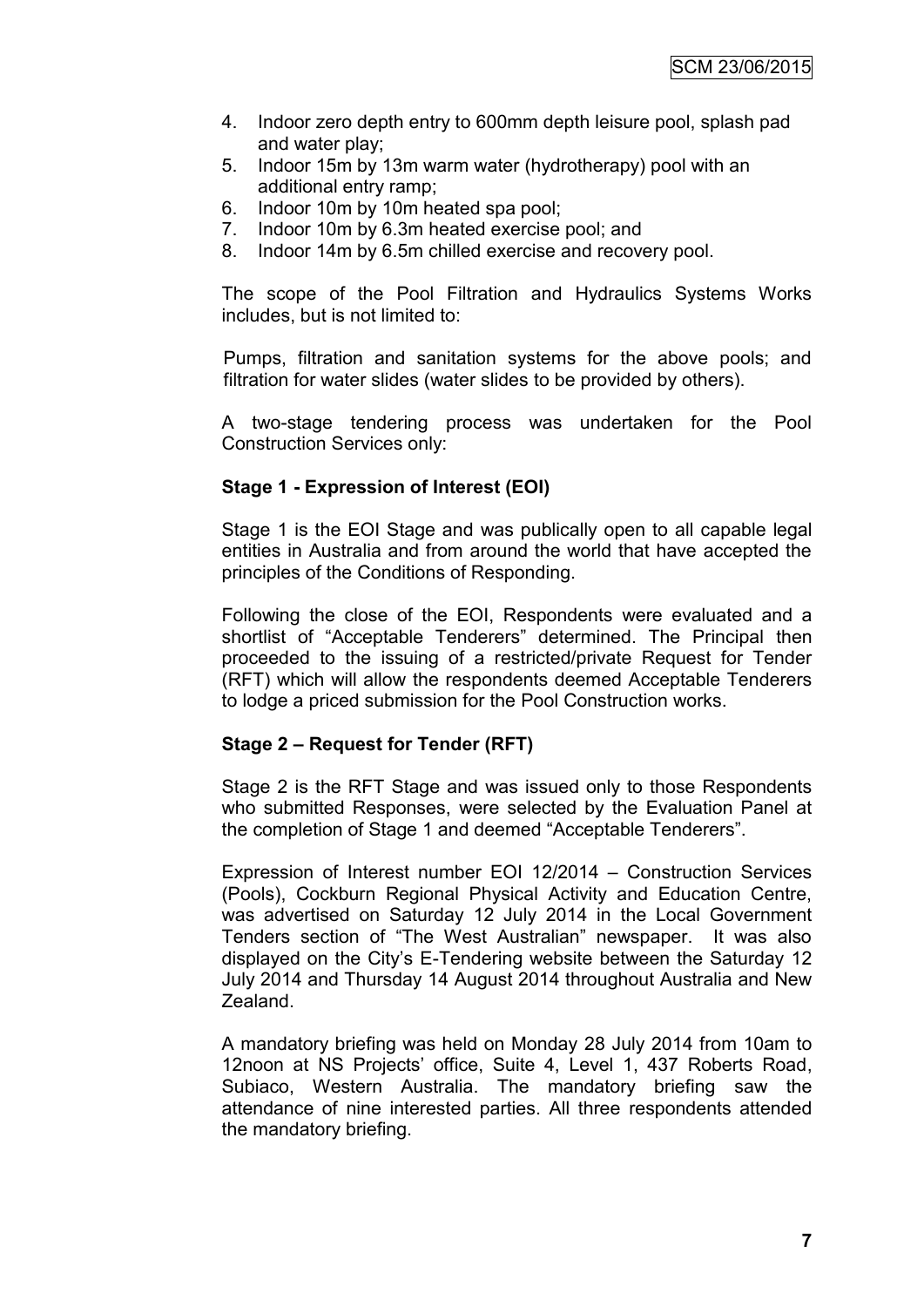Responses closed at 2:00pm (AWST) Thursday 14 August 2014 and three (3) submissions were received from:

| <b>Company Name</b>                          |
|----------------------------------------------|
| <b>Mercay Constructions Pty Ltd</b>          |
| <b>Commercial Aquatics Australia Pty Ltd</b> |
| Neptune Swimming Pools Pty Ltd               |

The evaluation process resulted in the following respondents being deemed "Acceptable Tenderers":

- Mercav Constructions Pty Ltd,
- **Commercial Aquatics Australia Pty Ltd, and**
- **Neptune Swimming Pools Pty Ltd**

These respondents were invited to tender for the Pool Construction Services of the new Regional Physical Activity and Education Centre (RPAEC), Cockburn Central West under a restricted/private request for tender process.

The private Request for Tender number RFT 23/2014 – Construction Services (Pool Works), Cockburn Regional Physical Activity and Education Centre, was issued to the acceptable tenderers via the City's E-Tendering website on Thursday 27 November 2014.

#### **Submission**

#### RFT 23/2014 (Pool Construction Works)

Tenders closed at 2:00 p.m. (AWST) on Tuesday 20 January 2015 and three (3) tender submissions were received from:

- 1. Commercial Aquatics Australia Pty Ltd
- 2. Mercav Constructions Pty Ltd
- 3. Neptune Swimming Pools Pty Ltd

Tender number RFT 24/2014 – Pool Filtration and Hydraulic Systems (Supply and Installation – Eight Pools), Cockburn Regional Physical Activity and Education Centre, was advertised on Saturday 6 December 2014 in the Local Government Tenders section of "The West Australian" newspaper. It was also displayed on the City's E-Tendering website between the Saturday 6 December 2014 and Tuesday 20 January 2015 throughout Australia and New Zealand.

#### RFT 24/2014 (Pool Filtration and Hydraulics Systems Works)

Tenders closed at 2:00 p.m. (AWST) on Tuesday 20 January 2015 and three (3) tender submissions were received from: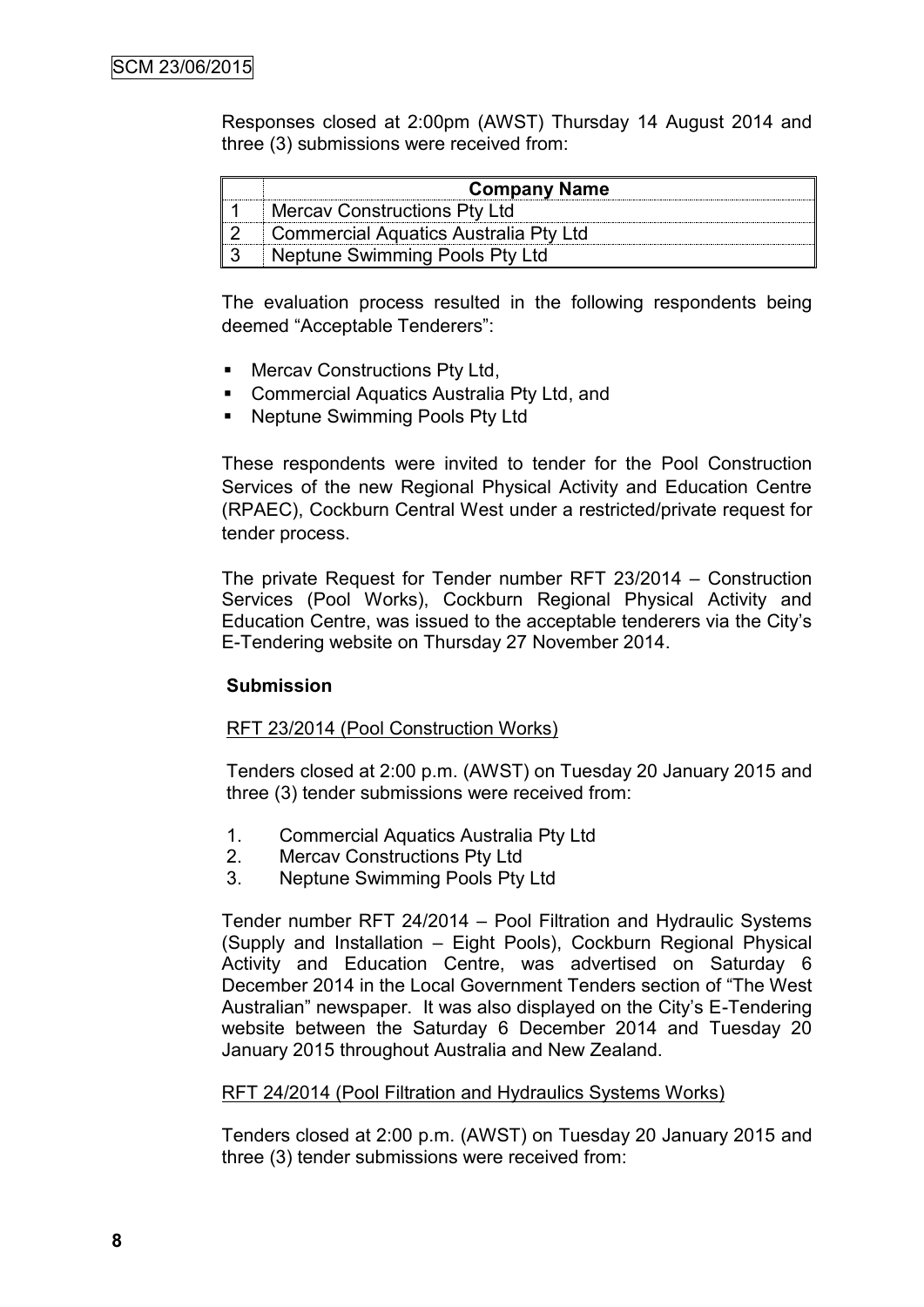- 1. Swimplex Aquatics Pty Ltd
- 2. Commercial Aquatics Australia Pty Ltd
- 3. Walter J Pratt Pty Ltd

### **Report**

Compliance Criteria – RFT 23/2014 and RFT 24/2014

|     | <b>COMPLIANCE CRITERIA</b>                                                                                                     |
|-----|--------------------------------------------------------------------------------------------------------------------------------|
| (a) | Compliance with the Conditions of Tendering (Part 1) of this<br>Request                                                        |
| (b) | Compliance with the Specification (Part 2) contained in the<br>Request.                                                        |
| (c) | Compliance with Sub-Contractors Requirements and<br>completion of Section 3.3.3.                                               |
| (d) | Compliance with Qualitative Criteria requirements and<br>completion of Section 3.4.2.                                          |
| (e) | Compliance with Fixed Price and completion of Section<br>3.5.2.                                                                |
| (f) | Compliance with and completion of the Price Schedule<br>(including Breakdown of Lump Sum) in the format provided<br>in Part 4. |
| (g) | Compliance with ACCC Requirements and completion of<br>Appendix A.                                                             |
| (h) | Compliance with Building Code 2013 Requirements and<br>completion of Appendix B                                                |
| (i) | Acknowledgement of any Addenda issued.                                                                                         |

#### Compliant Tenderers

*RFT 23/2014 (Pool Construction Works):*

Commercial Aquatics Australia and Neptune Swimming Pools deemed compliant and evaluated.

Mercav Constructions failed to provide the Tenderer's Offer form, a response to the Qualitative Criteria and Part 4 – Price Schedule as part of their submission and were deemed non-compliant and not evaluated.

*RFT 24/2014 (Pool Filtration and Hydraulics Systems Works):*

All three (3) Tenderers were deemed compliant and evaluated.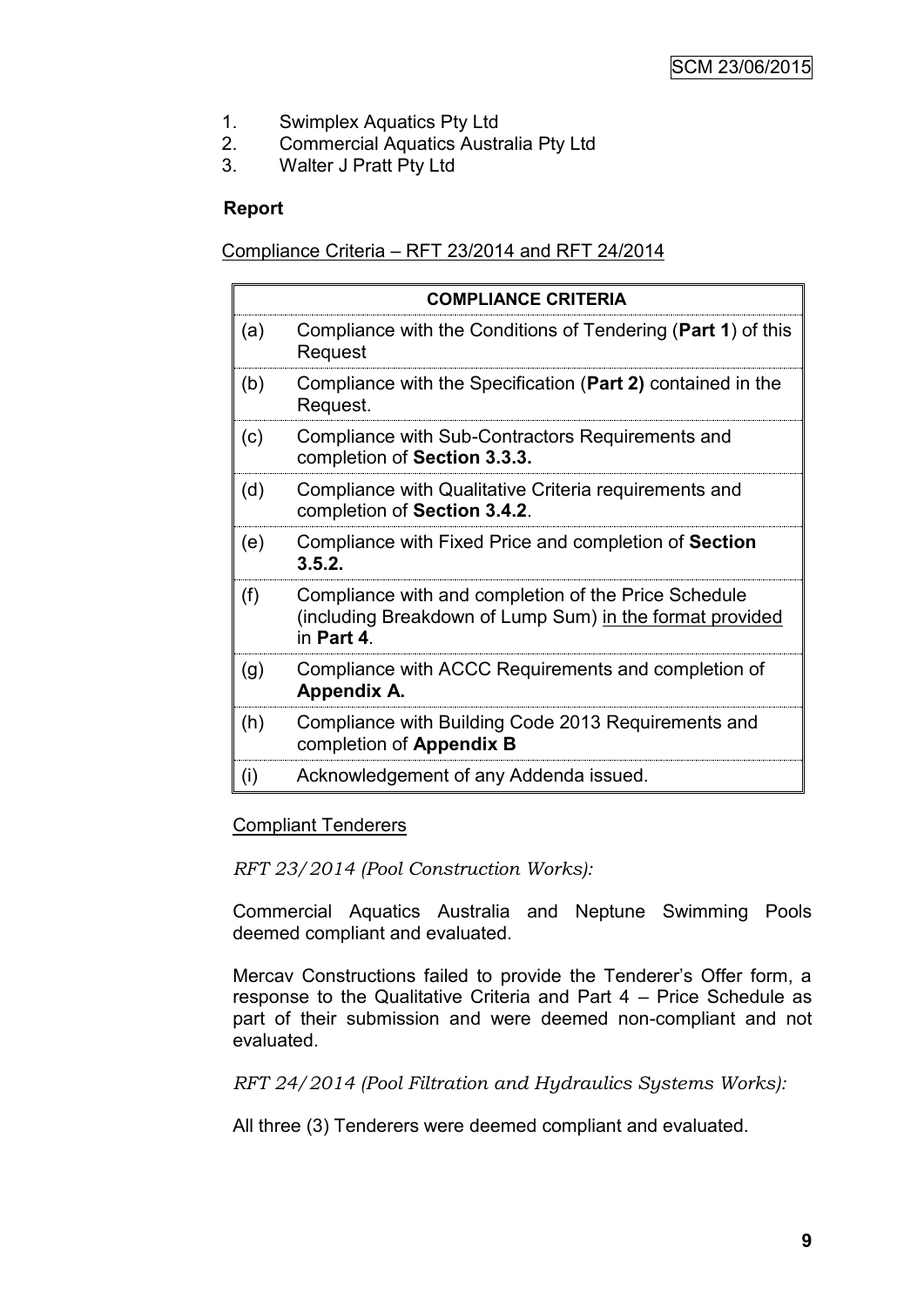# Evaluation Criteria

| <b>Criteria - RFT 23/2014</b> | Weighting        |
|-------------------------------|------------------|
| A   Tenderer's Key Personnel  | 20%              |
| <b>B</b> Methodology          | 10%              |
| <b>Tendered Price</b>         | 70%              |
| <b>Total Weighting:</b>       | 100 <sup>%</sup> |

|   | <b>Criteria - RFT 24/2014</b>                 | Weighting |
|---|-----------------------------------------------|-----------|
|   | Relevant Experience of Company &<br>Personnel | 25%       |
| B | Company Profile                               | 10%       |
|   | C   Tenderer's Resources                      | 15%       |
| D | Methodology                                   | 5%        |
|   | E   Occupational Safety and Health            | гν,       |
|   | <b>Tendered Price</b>                         | 40%       |
|   | <b>Total Weighting:</b>                       | $100\%$   |

#### Tender Intent/ Requirements

The City of Cockburn (The Principal), in conjunction with project partner the Fremantle Football Club (FFC); requires a qualified and experienced Pool Construction Contractor and a qualified and experienced Pool Filtration and Hydraulic Systems Contractor for the construction of the Cockburn Regional Physical Activity and Educational Centre (RPAEC). This proposed new sporting complex will be located within the Cockburn Central West (CCW) Precinct and will be bounded by Beeliar Drive, Midgegooroo Avenue, Poletti Road and North Lake Road, Cockburn Central, Western Australia.

The facility will be a fully integrated state of the art sporting complex that will cater for a full range of aquatic, indoor and outdoor sports which will be provided to the Cockburn Community and the wider population. The facility will also provide an elite training facility and administrative accommodation to the FFC that meets or exceeds the benchmark of rival Australian Rules Football clubs and may provide an educational training facility for Curtin University's students and teachers.

#### Evaluation Panel

The tender submissions for RFT 23/2014 and RFT 24/2014 were evaluated by: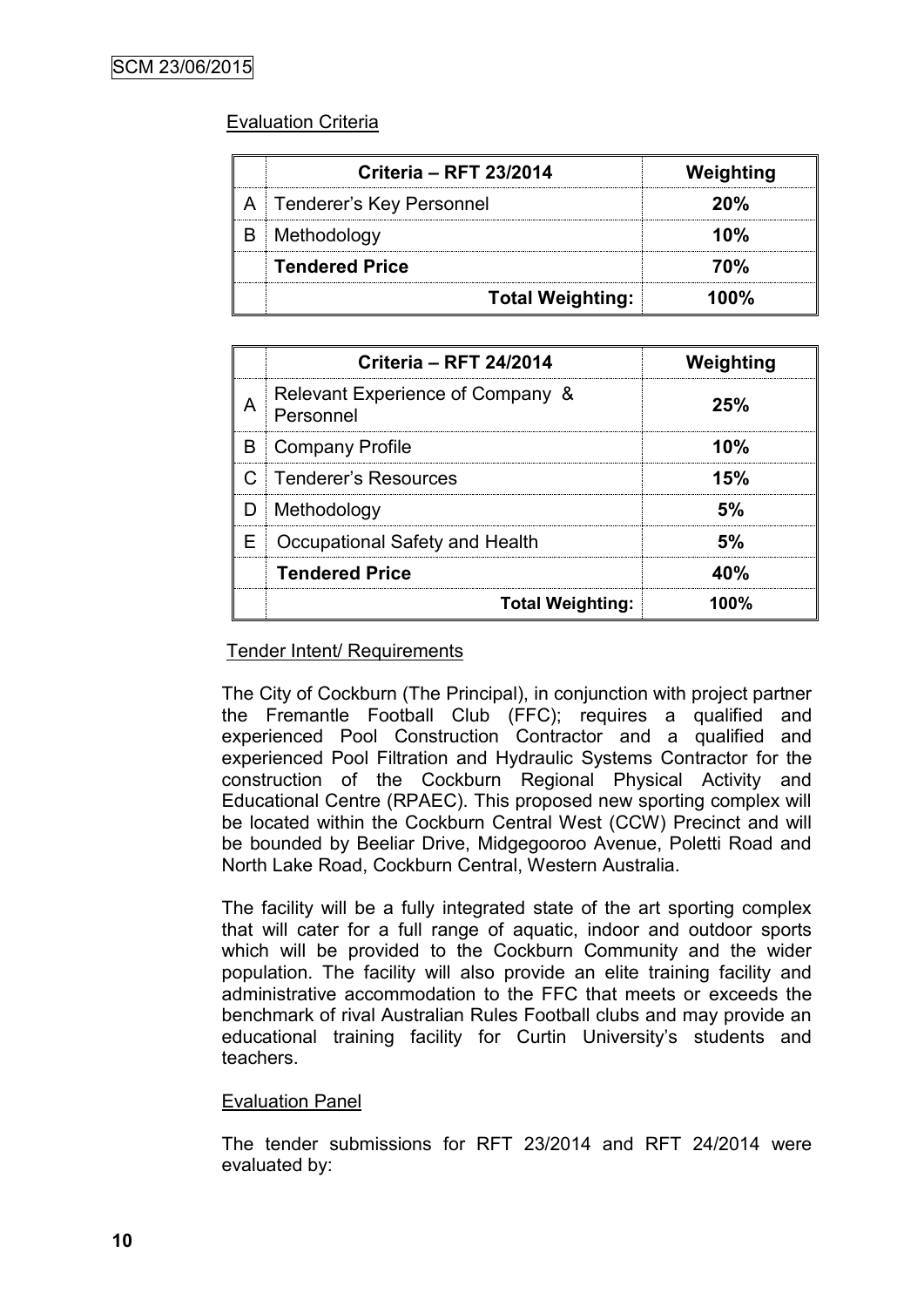|                | <b>Name</b>          | <b>Title</b>                                        | <b>Representing</b>               |
|----------------|----------------------|-----------------------------------------------------|-----------------------------------|
|                | Daniel Arndt         | Director, Planning &<br>Development                 | City of Cockburn                  |
| $\overline{2}$ | Adrian Lacquiere**   | <b>Recreation Services</b>                          | City of Cockburn                  |
| 3              | <b>Brad Paatsch</b>  | <b>General Manager</b><br><b>Strategic Projects</b> | <b>Fremantle Football</b><br>Club |
| 4              | David Trotter        | Senior Cost Planner                                 | <b>Brookfield Multiplex</b>       |
| 5              | Steve McDonald       | Senior Project Manager                              | <b>NS Projects P/L</b>            |
| 6              | Mike McGrath         | Senior Associate                                    | <b>DWP</b>  Suters                |
| 7              | Marcus Lightfoot     | <b>Principal Engineer</b>                           | <b>Calibre Consulting</b>         |
| 8              | <b>Scott Parrott</b> | <b>Director</b>                                     | <b>WT Partnership</b>             |
|                | <b>Advisory Role</b> |                                                     |                                   |
|                | David Ockenden       | Regional Director,<br>Construction &<br>Development | <b>Brookfield Multiplex</b>       |
|                | Probity/Compliance   |                                                     |                                   |
|                | Gary Ridgway         | <b>Contracts Specialist</b>                         | City of Cockburn                  |

**\*\* Chairperson**

Scoring Table - Combined Totals

| <b>RFT 23/2014 (Pool Construction Works)</b>   |                           |                                      |              |
|------------------------------------------------|---------------------------|--------------------------------------|--------------|
|                                                | <b>Percentage Score</b>   |                                      |              |
| <b>Tenderer's Name</b>                         | Cost<br><b>Evaluation</b> | <b>Non-Cost</b><br><b>Evaluation</b> | <b>Total</b> |
|                                                | 70%                       | 30%                                  | 100%         |
| Commercial Aquatics Australia<br>**<br>Pty Ltd | 70.00%                    | 24.13%                               | 94.13%       |
| Neptune Swimming Pools Pty Ltd                 | 50.76%                    | 23.06%                               | 73.82%       |

\*\* **Recommended Submission**

| RFT 24/2014 (Pool Filtration and Hydraulics Systems Works) |                           |                                      |        |
|------------------------------------------------------------|---------------------------|--------------------------------------|--------|
|                                                            | <b>Percentage Score</b>   |                                      |        |
| <b>Tenderer's Name</b>                                     | Cost<br><b>Evaluation</b> | <b>Non-Cost</b><br><b>Evaluation</b> | Total  |
|                                                            | 40%                       | <b>60%</b>                           | 100%   |
| Commercial Aquatics Australia Pty<br>**                    | 38.68%                    | 47.54%                               | 86.21% |
| Swimplex Aquatics Pty Ltd                                  | 40.00%                    | 44.70%                               | 84.70% |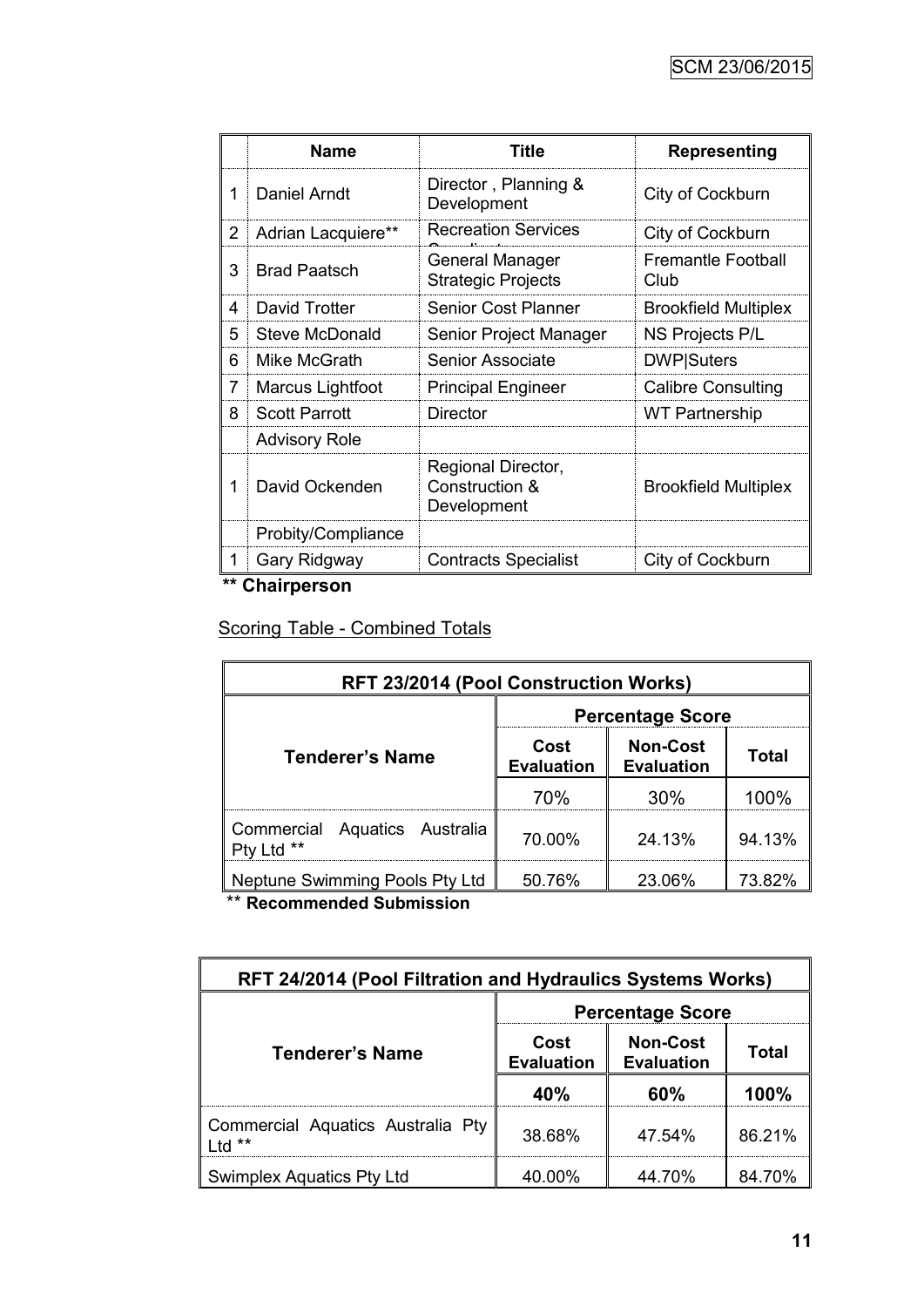| RFT 24/2014 (Pool Filtration and Hydraulics Systems Works) |                           |                                      |        |
|------------------------------------------------------------|---------------------------|--------------------------------------|--------|
|                                                            | <b>Percentage Score</b>   |                                      |        |
| <b>Tenderer's Name</b>                                     | Cost<br><b>Evaluation</b> | <b>Non-Cost</b><br><b>Evaluation</b> | Total  |
|                                                            | 40%                       | 60%                                  | 100%   |
| Walter J Pratt Pty Ltd                                     | 29.79%                    | $42.44\%$                            | 72.23% |

\*\* **Recommended Submission**

#### Evaluation Criteria Assessment

The tender assessment period involved the evaluation panel completing a detailed review of all compliant Tenders

The Design Team assessed the proposed alternative design solutions to determine whether these changes could be integrated into the facility. The endorsed design alternatives were then shortlisted with the associated cost discounted from the associated Tenderer's initial tendered price to arrive at a preferred Tenderer.

#### *RFT 23/2014 (Pool Construction Works)*

#### Tenderer's Key Personal

Commercial Aquatics scored slightly higher given the recent experience of their project management team and key personnel however both tenderers demonstrated that their key personnel had the experience and skills to undertake and complete the project.

#### Methodology

Commercial Aquatics scored higher than Neptune Swimming under the methodology as they outlined a more detailed approach for the construction of the pools. Whilst both demonstrated a good understanding of the construction methodology required, Commercial Aquatics demonstrated this slightly better in their submission.

#### *RFT 24/2014 (Pool Filtration and Hydraulics Systems Works)*

#### Relevant Experience of Company and Personnel

All tenders demonstrated they had the experience to complete the works however Commercial Aquatics scored better than Swimplex Aquatics and Walter J Pratt due to their recent experience in delivering similar projects.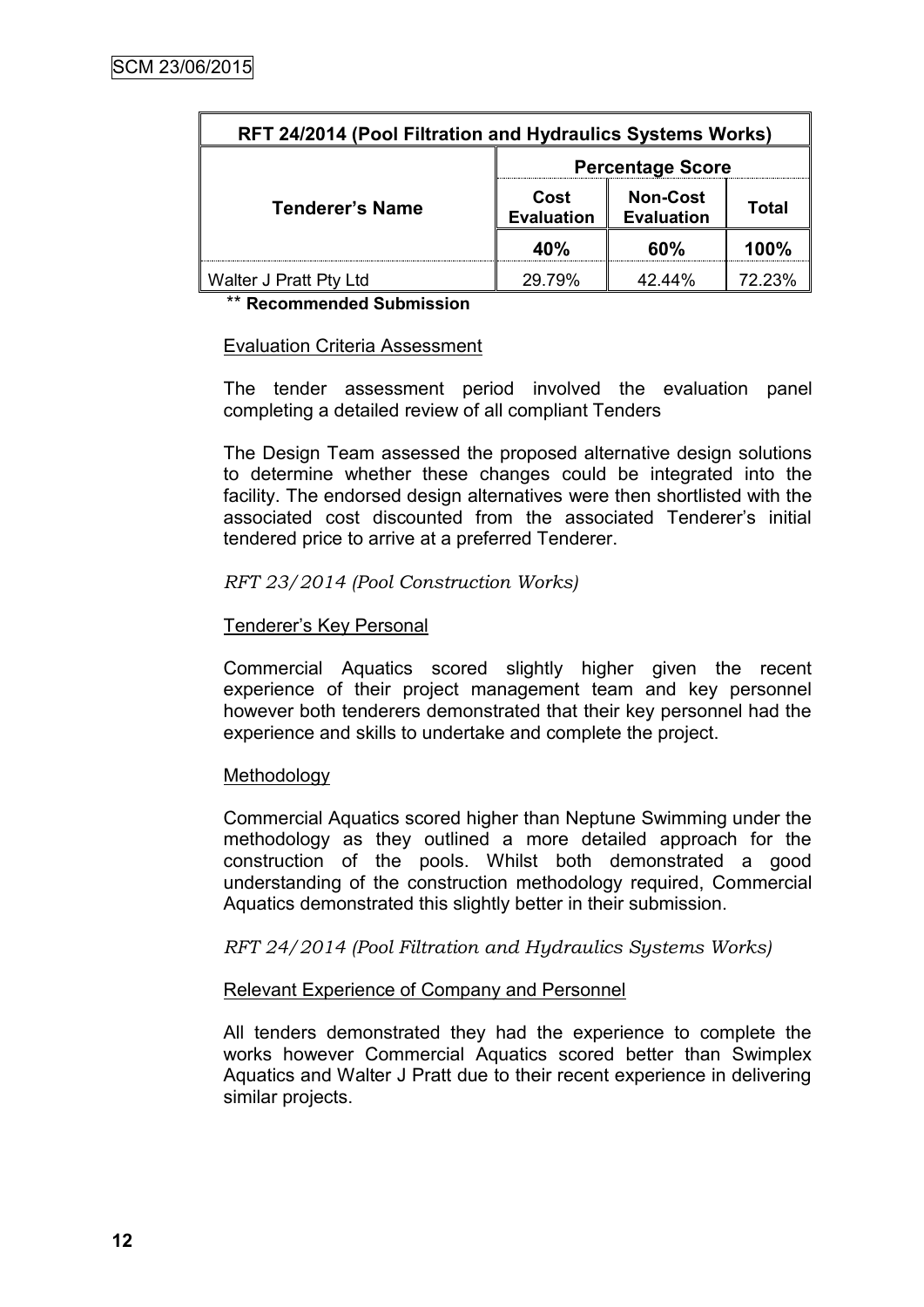# Company Profile

All tenders demonstrated sufficient detail in outlining their company's ability to deliver these works and scored similar.

#### Tenderer's Resources

Commercial Aquatics overall received the highest score under the company profile with stronger scores being given particularly under their key personnel identified and their ability to better demonstrate their contingency measures. Swimplex Aquatics and Walter J Pratt scored very similar with Walter J Pratt marked slighter better with the key personnel identified given their experience.

#### Methodology

Commercial Aquatics and Swimplex Aquatics better demonstrated their understanding of the critical issues that may arise and provided appropriate resolutions and contingencies to deal with these issues. Commercial Aquatics and Swimplex Aquatics also outlined a better understanding of the programming and duration of works compared to Walter J Pratt.

#### Occupational Safety and Health

All tenderers adequately demonstrated their process around Occupational Safety and Health.

#### **Summation**

Commercial Aquatics Australia Pty Ltd was selected as the Preferred Tenderer for this project and advised accordingly on Wednesday 18 March 2015 so as to finalise the design of the Cockburn Regional Physical Activity and Education Centre and to achieve an agreed guaranteed maximum price (GMP) for the main building and pools construction works; and agreement on the terms and conditions with the main building works preferred tenderer, Brookfield Multiplex Construct ions Pty Ltd.

Commercial Aquatics Australia Pty Ltd included a number of alternatives within their tender some of which were accepted and accounted for in the final tender sums. These adjustments include alternative filtration systems, an alternative boom and plant room redesign. Additionally, as a result of the redesign exercise, further adjustments were agreed to confirm that the final tender sum reflects the final design scheme for the building. All of the adjustments have been agreed by the Project Team and represent good value for the City of Cockburn.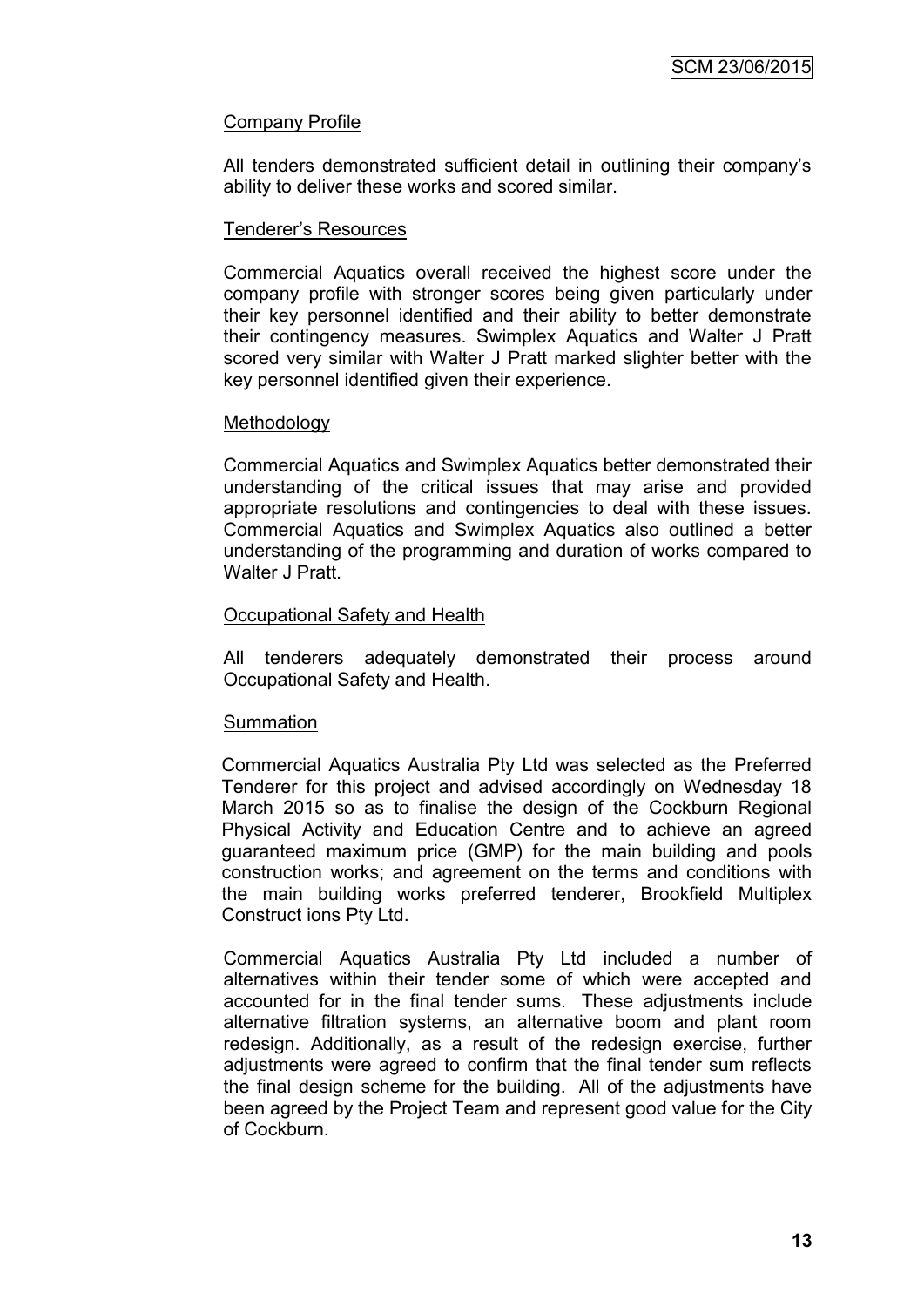The evaluation panel recommends that Council endorses the selection of Commercial Aquatics Australia Pty Ltd as the preferred tenderer for tender numbers RFT 23/2014 and RFT 24/2014 as being the most advantageous and value for money submissions to the City of Cockburn. The recommendation is based on the recommended tenderer assessed as having the capability, appropriate plant and equipment, experience, key personnel, subcontractors and proposed methodology that will meet the City of Cockburn requirements as articulated in the specification.

#### **Strategic Plan/Policy Implications**

#### **Infrastructure**

- Community facilities that meet the diverse needs of the community now and into the future.
- Community infrastructure that is well planned, managed, safe, functional, sustainable and aesthetically pleasing.

# **Community & Lifestyle**

 People of all ages and abilities to have equal access to our facilities and services in our communities.

#### **A Prosperous City**

- Sustainable development that ensures Cockburn Central becomes a Strategic Regional Centre.
- Creation and promotion of opportunities for destination based leisure and tourism facilities.

#### **Budget/Financial Implications**

The Pools Construction and Pools Hydraulics and Filtration tendered prices fit within the overall project budget for the construction works. The price of \$11,348,062.00 GST Exclusive will be identified in the Main Builders Contact under the GMP and will be drawn from CW 4449.

#### **Legal Implications**

Section 3.57 of the Local Government Act 1995 and Part 4 of the Local Government (Functions and General) Regulations 1996 refers.

#### **Community Consultation**

N/A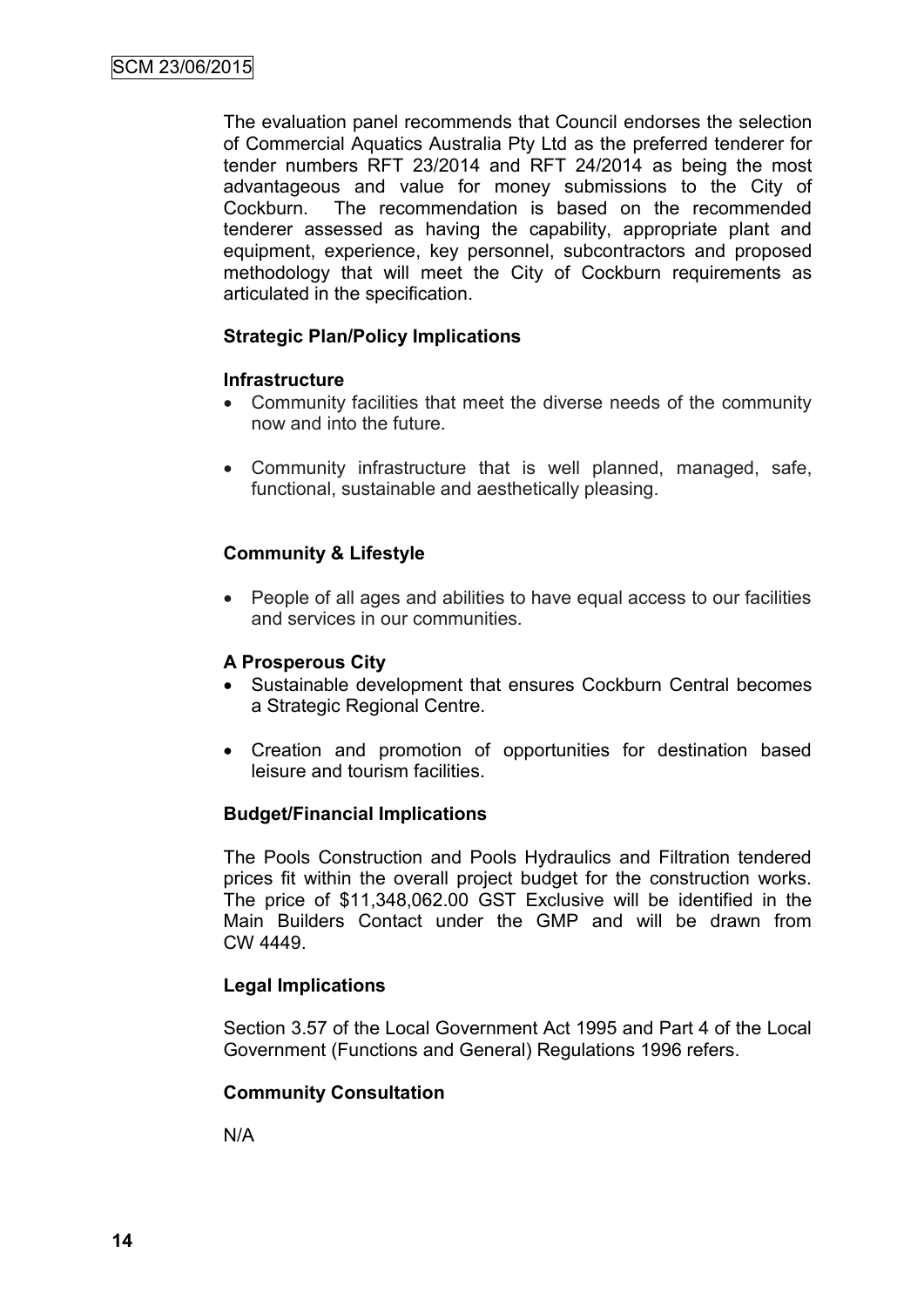# **Attachment(s)**

The following Confidential Attachments are provided under a separate cover:

- 1. Compliance Assessments;
- 2. Consolidated Evaluation Scores; and
- 3. Tendered Prices

# **Advice to Proponent(s)/Submissioners**

Those who lodged a tender submission have been advised that this matter is to be considered at the 23 June 2015 Special Council Meeting.

#### **Implications of Section 3.18(3) Local Government Act, 1995**

Nil.

**9.3 (SCM 23/06/2015) - TENDER NO. RFT02/2015 - GEOTHERMAL BORE CONSTRUCTION SERVICES - REGIONAL PHYSICAL ACTIVITY AND EDUCATION CENTRE AT COCKBURN CENTRAL WEST (A LACQUIERE) (ATTACH)**

#### **RECOMMENDATION** That Council:

(1) endorse Alpine Nominees Pty Ltd, trading as Drilling Contractors Australia, as the nominated Preferred Tenderer for Tender No. RFT 02/2015 – Geothermal Production and Injection Bores (Drilling, Construction and Testing), Cockburn Regional Physical Activity and Education (RPAEC), Cockburn Central West, for the tendered lump sum of \$3,516,867.20 GST Inclusive (\$3,197,152.00 GST Exclusive); and

(2) advise the preferred Main Building contractor of the RPAEC (Brookfield Multiplex Constructions Pty Ltd) of Council's endorsement of Drilling Construction Australia as nominated preferred tenderer for the Geothermal Bore Construction **Services** 

# **COUNCIL DECISION**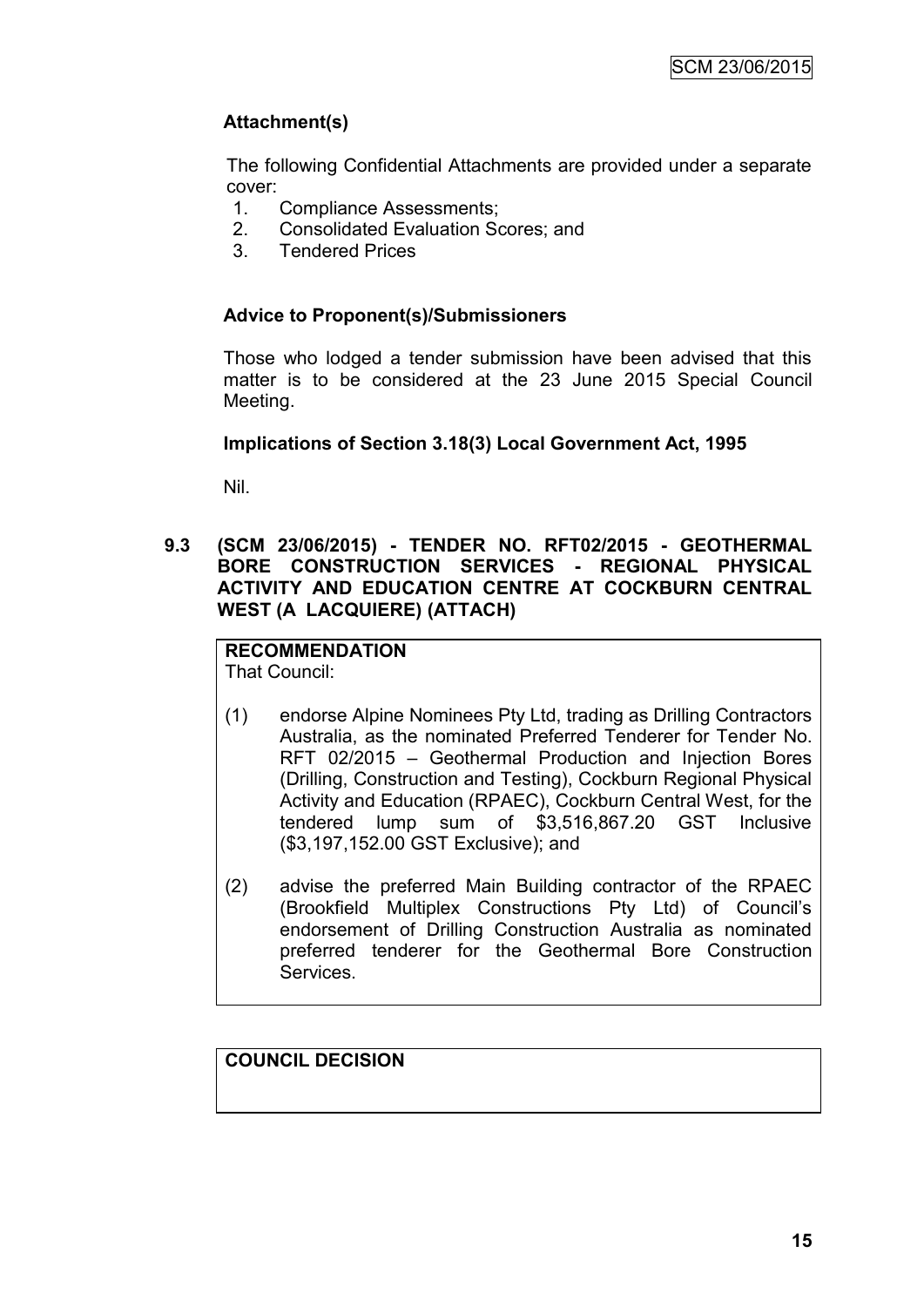# **Background**

The development of the Regional Physical Activity and Education Centre (RPAEC) at Cockburn Central allowed for the provision for a geothermal production and injection bores as the major environmental sustainability initiative.

As part of the design process, a number of heating systems for the pools were assessed by the design team which included:

- Conventional Gas Boilers,
- Geothermal.
- Co-generation,
- Air Source Heat Pumps (ASHP) and
- Ground Source Heat Pumps (GSHP).

The outcome of this analysis was that Geothermal was the preferred option that provided the best overall value to the City. The following criteria formed the basis of this assessment:

- System Capital Costs
- Energy Implications
- Carbon Impact
- Operational Impacts
- End of Life Requirements
- Net Financial Value

The geothermal bore and heat exchange system will provide a significant benefit in reducing the operational costs of heating the pool spaces in the facility. It is proposed that a geothermal bore be constructed at a depth of 900m to 1,100m into the Yarragadee aquifer which is reinjected after the heat is extracted through a heat exchanger. This is a closed circuit loop system, meaning no water is extracted from the ground at any time.

The geothermal system is estimated to produce an annual saving of \$435K per year compared to traditional boilers and also provide a 72% reduction in greenhouse gases or a saving of 492 Tonnes of CO2 per annum.

The efficiency of geothermal heating is now being explored and already implemented by a number of other Local Government aquatic managed facilities. These include:

- Beatty Park Leisure Centre (\$3.2M)
- Fremantle Leisure Centre (\$1M)
- Craigie Leisure Centre (\$1M)
- Cannington Leisure Centre (\$3.8M)
- Riverton Leisure Centre (under construction \$3.2M)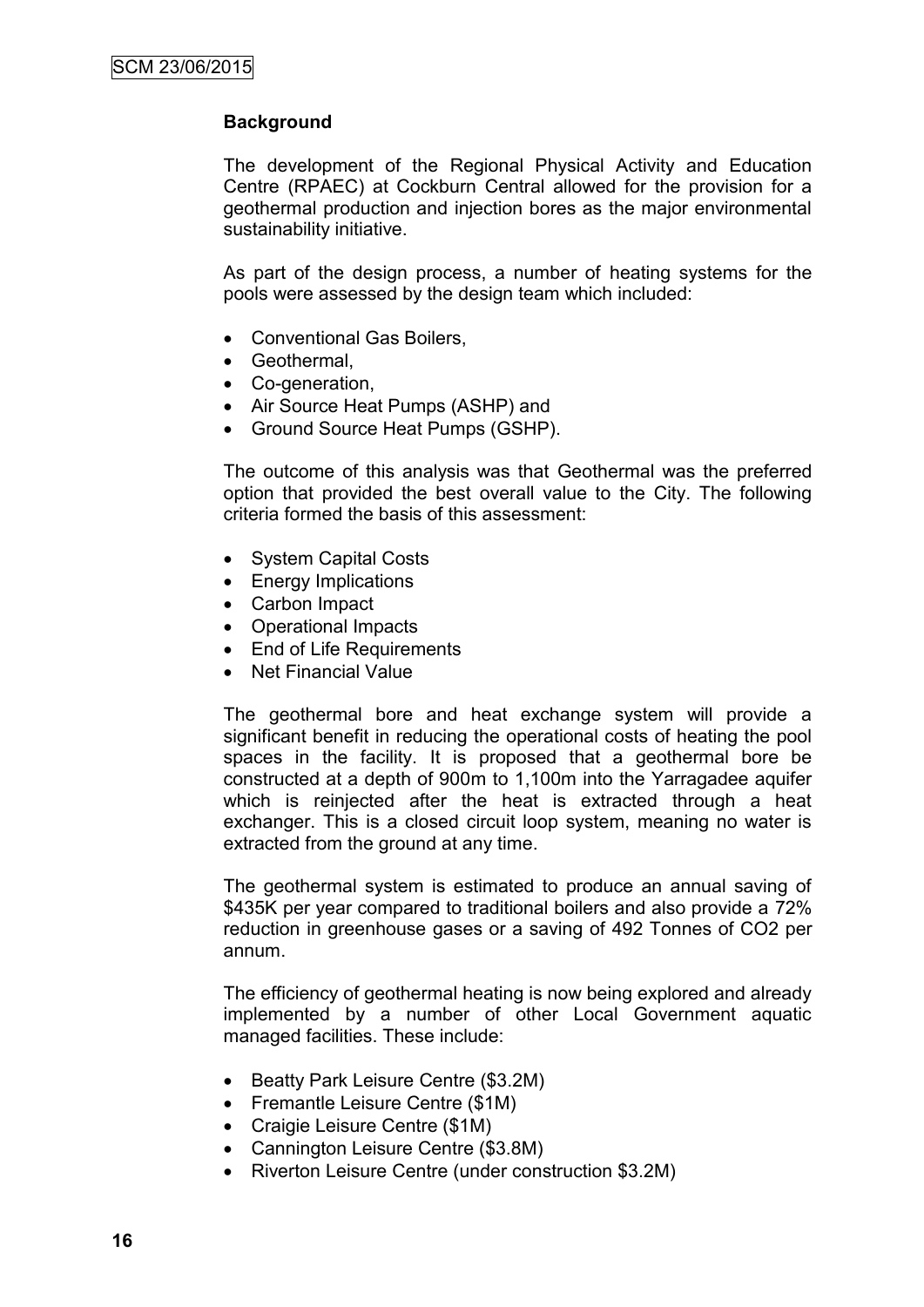• Mandurah Regional Aquatic Centre (under construction)

Tender Number RFT 02/2015 Geothermal Production and Injection Bores (Drilling, Construction and Testing) for RPAEC at CCW was advertised on Saturday 14 February 2015 in the Local Government Tenders section of "The West Australian" newspaper and closed at 2:00pm (AWST) on Tuesday 17 March 2015. The tender was also displayed on the City's e-tendering website.

# **Submission**

Tenders were called for the Geothermal Production and Injection Bores (Drilling, Construction and Testing) for RPAEC at CCW and advertised on Saturday 14 February in the Local Government Tenders section of "The West Australian" newspaper and closed at 2:00pm (AWST) on Tuesday 17 March 2015. The following four submissions were received:

| <b>Tenderer's Name</b>                                                                                          | Date and Time<br><b>Tender Received</b> |
|-----------------------------------------------------------------------------------------------------------------|-----------------------------------------|
| <b>Adams Drillers</b><br><b>Registered Business Name:</b><br>KH Adams & Sons Pty Ltd                            | 17/03/2015 - 10:25am                    |
| <b>JSW Australia Pty Ltd</b>                                                                                    | 17/03/2015 - 12:33pm                    |
| <b>Drilling Contractors of Australia</b><br><b>Registered Business Name:</b><br><b>Allpine Nominees Pty Ltd</b> | 17/03/2015 - 12:44pm                    |
| <b>Connector Drilling Pty Ltd</b>                                                                               | 17/03/2015 - 12:44pm                    |

#### **Report**

# **a. Compliance Criteria**

| <b>Criteria</b><br>Ref. | <b>Description</b>                                                                                        |  |
|-------------------------|-----------------------------------------------------------------------------------------------------------|--|
| A                       | Compliance with the Conditions of Tendering (Part 1).                                                     |  |
| R                       | Compliance with the Class 3 WA Water Well Drillers<br>Licence (Clause 1.10.12) contained in this Request. |  |
| C                       | Compliance with the Specification (Part 2) contained in this<br>request                                   |  |
|                         | Compliance with Sub-Contractors requirements and<br>completion of Section 3.3.3.                          |  |
| F                       | Compliance with Financial Position requirements and<br>completion of Section 3.3.5.                       |  |
|                         | Compliance with Insurance Requirements and<br>completion of Section 3.3.6.                                |  |
|                         | Compliance with Qualitative Criteria and completion of<br>Section 3.4.2.                                  |  |
|                         | Completion of Section 3.4.2-C (vi) - Statement of<br>Personnel                                            |  |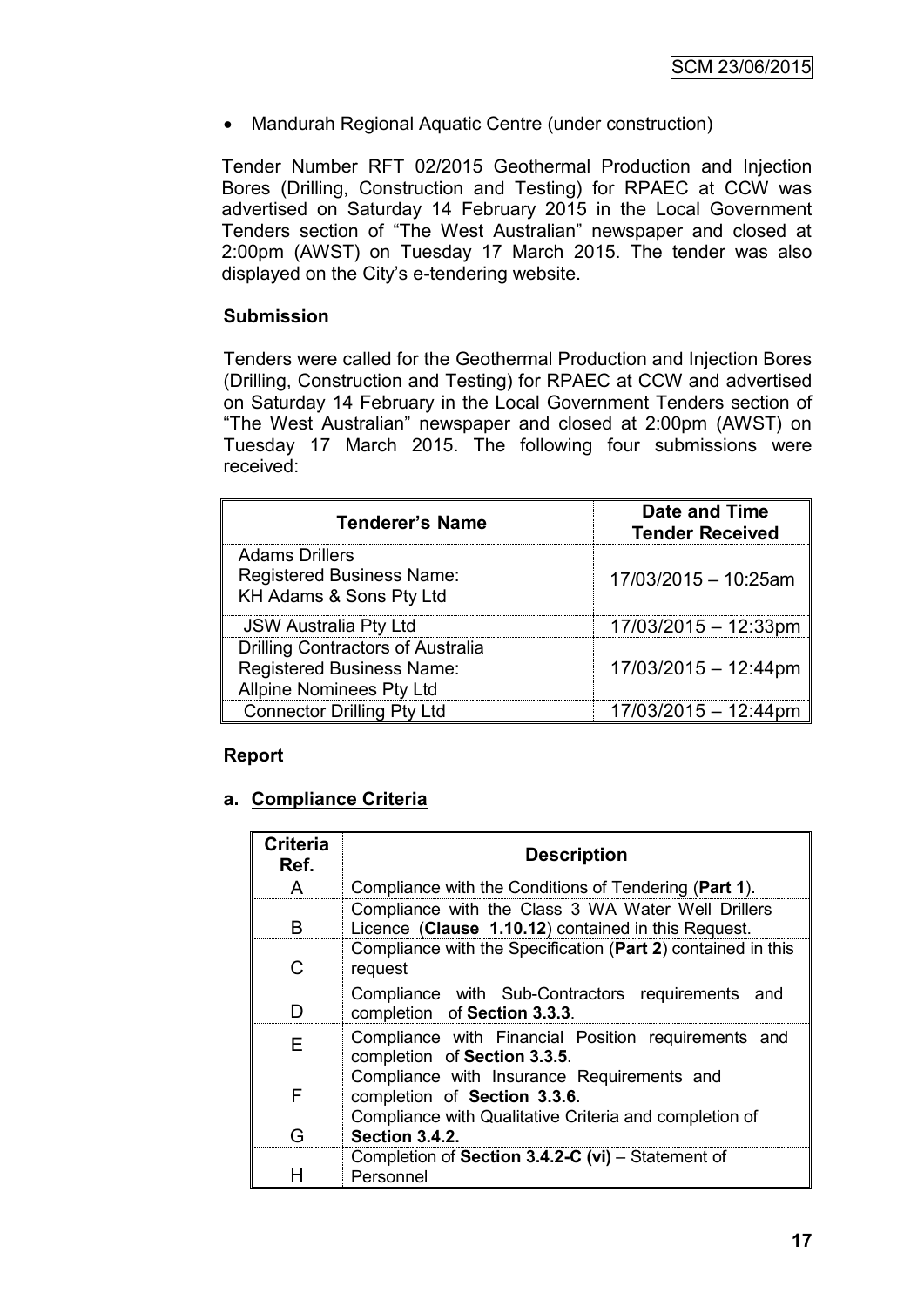| <b>Criteria</b><br>Ref. | <b>Description</b>                                                                                                             |  |
|-------------------------|--------------------------------------------------------------------------------------------------------------------------------|--|
|                         | Completion of Section 3.4.2-C (vii) - Plant and Equipment<br>Details                                                           |  |
|                         | Compliance with Fixed Price and completion of Section<br>3.5.2                                                                 |  |
| Κ                       | Compliance with and completion of the Price<br>Schedule (including Breakdown of Lump Sum) in the<br>format provided in Part 4. |  |
|                         | Compliance with Occupational Safety and Health<br>Requirements & completion of Appendix A.                                     |  |
| М                       | Compliance with ACCC Requirements and completion of<br><b>Appendix B.</b>                                                      |  |
| N                       | Compliance with Building Code 2013 Requirements and<br>completion of Appendix C.                                               |  |
|                         | <b>Addendum No.1</b>                                                                                                           |  |

# **b. Compliant Tenders**

The most critical section of compliance related to the Tenders outlining their Plant and Equipment proposed to undertake the works in accordance with the specification. Only one tenderer (Drilling Contractors of Australia) were acknowledged as having the appropriate plant and equipment that met the minimum standards of the specifications. Under Section 3.4.2-C (vii) (Item C1.15) the minimum pull-back capacity specified is 70 tonnes which provides a 35% contingency on the maximum string weight. Drilling Contractors of Australia offered either an ADS 1500 or a Midway Skytop to undertake the works with both rigs accommodating pull back capacities of 100 tonnes with a contingency of 48% each. Both these are deemed acceptable in accordance with the specification. Connector Drilling offered a T130 rig with a pull-back capacity of 59 tonnes, providing about 15% contingency however is non-compliant with the specification. Adams Drillers offered an Atlas Copco RD 20 rig with a pull-back capacity of 54 tonnes which has a contingency of just 4% which is non-compliant with the specification. JSW outlined claims to have a pull-back capacity of 70 tonnes for its nominated Atlas Copco RD 20XC rig. The manufacture's specification shows a pull-back capacity of 54 tonnes (as for the Adams Drillers rig), which would only allow a contingency of 4%.

Further to the drilling rigs, tenderers we also required to specify mud cleaning systems in section 3.4.2-C (vii) (Item C5.3). JSW were the only non-compliant tenderer as they nominated an AMC SCU mud cleaning system capable of 0 to 150 L/min (equates to a minimum of 2.5 L/s) which does not comply with the minimum flowrate of 35 L/s required in the tender.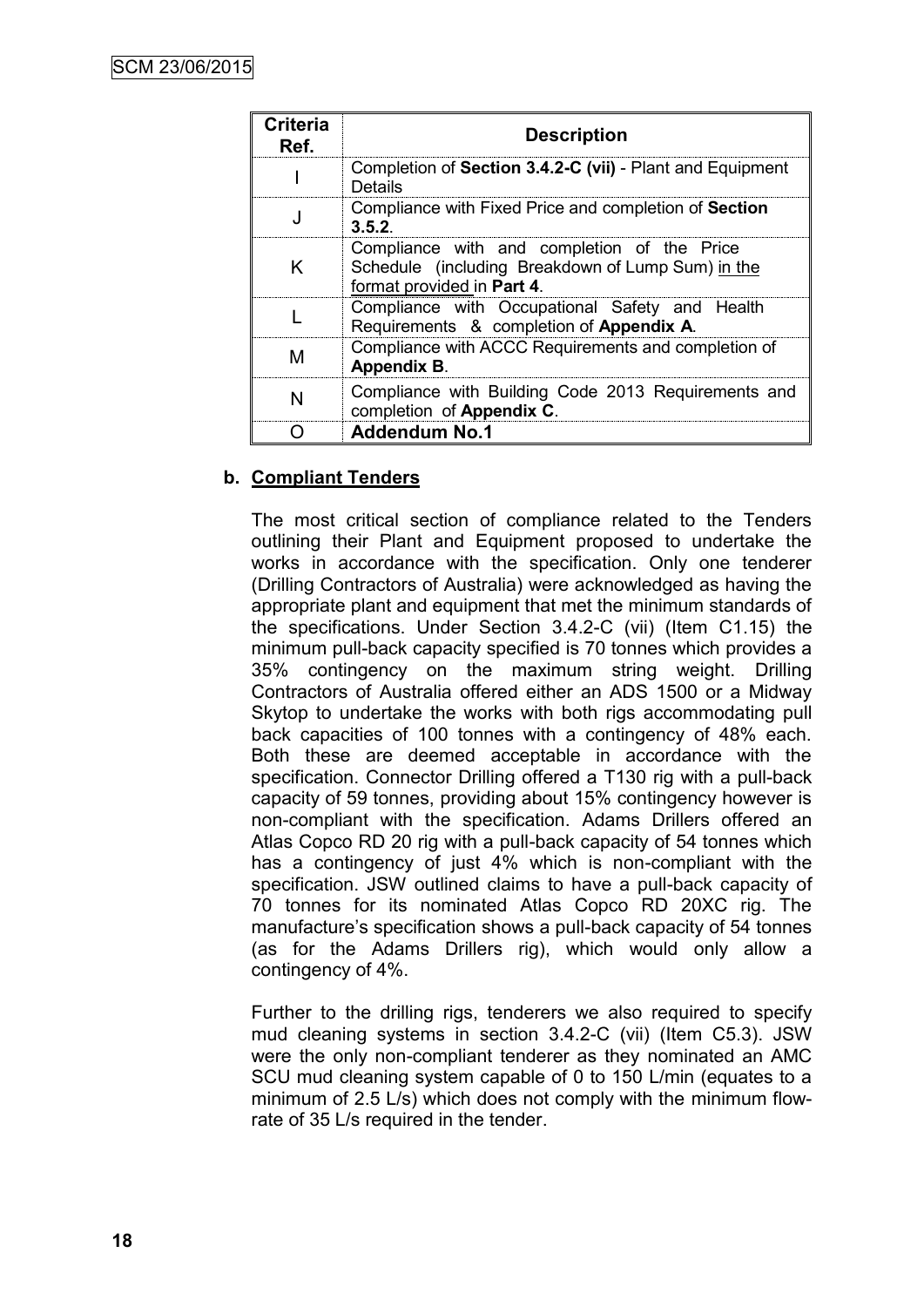# **c. Evaluation Criteria**

Tenderers were assessed against the following criteria:

|                         | <b>Evaluation Criteria</b>                      | Weighing<br>Percentage |  |
|-------------------------|-------------------------------------------------|------------------------|--|
|                         | Relevant Experience of Company and<br>Personnel | 30%                    |  |
|                         | <b>Company Profile</b>                          |                        |  |
|                         | <b>Tenderer's Resources</b>                     | .5%                    |  |
|                         | Methodology                                     | n%                     |  |
|                         | Occupational Safety and Health                  | 5%                     |  |
|                         | <b>Sustainability Experience</b>                |                        |  |
| <b>Tendered Price</b>   |                                                 |                        |  |
| <b>Total Weightings</b> |                                                 |                        |  |

# **d. Tender Intent / Requirements**

The City of Cockburn (The Principal), in conjunction with project partners, the Fremantle Football Club (FFC) is seeking the services of a qualified, experienced and Class 3 certified Water Well Drilling Contractor to drill, construct and test geothermal production and injection bores as part of the construction of a new state of the art Regional Physical Activity and Education Centre (RPAEC) at Cockburn Central West (CCW). A water supply of circa 40 L/s at 48°C is required for heating the swimming pools and water slides at the RPAEC.

This proposed new sporting complex will be located within the CCW precinct and will be bounded by Beeliar Drive, Midgegooroo Avenue, Poletti Road and North Lake Road, Cockburn Central, Western Australia.

Construction of the RPAEC is expected to commence in July 2015, with completion in March 2017. The drilling, construction and testing of the bores will be concurrent with commencement of the main building works and Tenderers are advised that the geothermal bores site will be separated from but wholly within the Main Building Works Contractor's site.

Rockwater Pty Ltd has been engaged as the Geothermal Bores Consultant through WSP Group who is the RPAEC Project's Mechanical Engineer. The RPAEC Project Manager is NS Projects Pty Ltd and they will be the Superintendent for the proposed Geothermal Bores Contract and Rockwater will be the Superintendent's Representative for the drilling, construction and testing programme.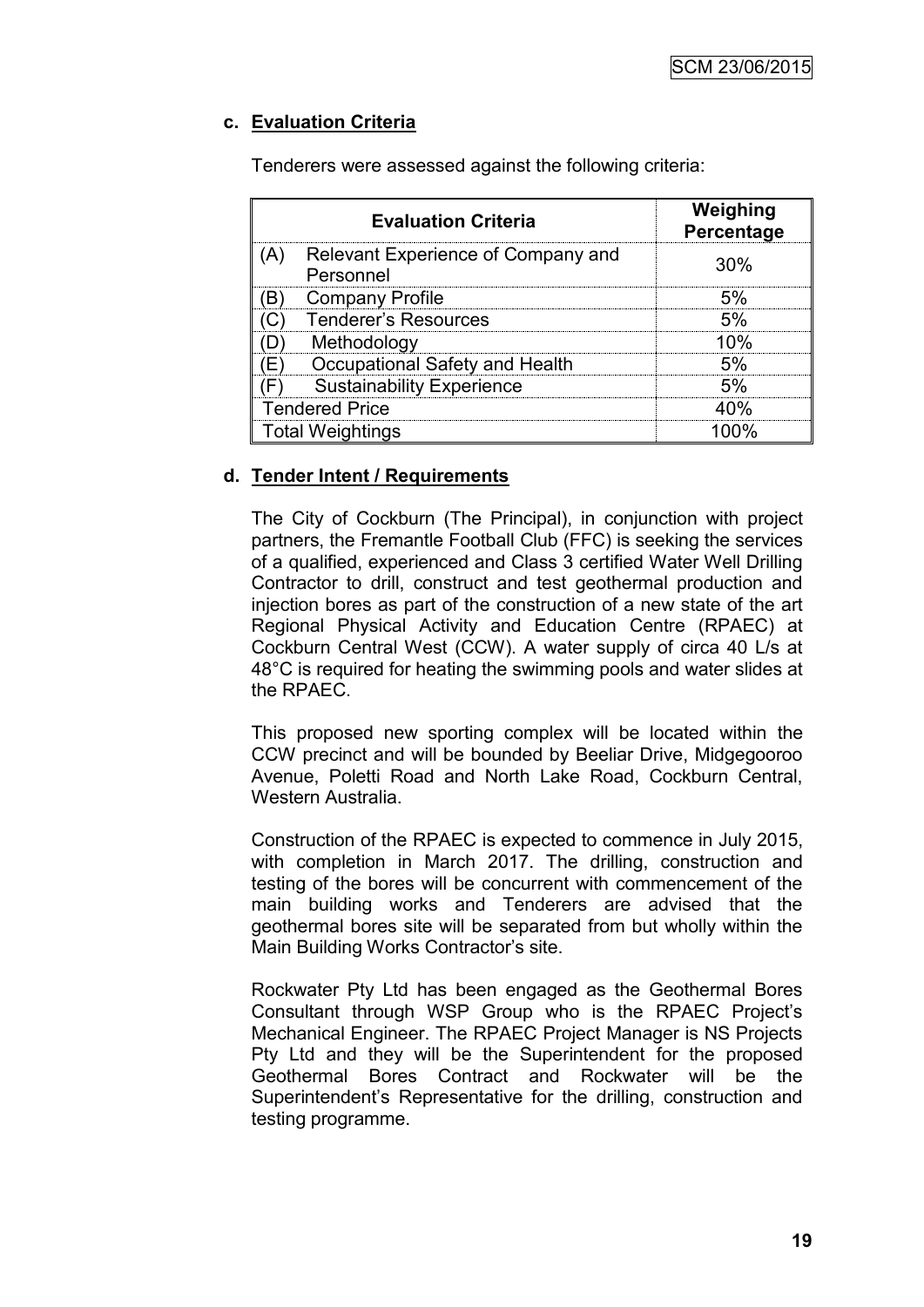# **e. Evaluation Panel**

The tender submissions were evaluated by the following people:

| <b>Name</b>                       | <b>Position &amp; Organisation</b>                                     |  |  |
|-----------------------------------|------------------------------------------------------------------------|--|--|
| Mr Daniel Arndt                   | Director, Planning & Development<br>City of Cockburn                   |  |  |
| Mr Adrian Lacquiere               | <b>Coordinator, Recreation Services</b><br>City of Cockburn            |  |  |
| Mr Steve McDonald                 | Senior Project Manager<br><b>NS Projects</b>                           |  |  |
| <b>Mr Scott Parrot</b>            | <b>Director</b><br><b>WT Partnership</b>                               |  |  |
| Mr<br>Steven McGuigan             | <b>Senior Mechanical Engineer</b><br>WSP                               |  |  |
| Mr Grant Bolton                   | <b>Principal Director</b><br>Rockwater                                 |  |  |
| Mr Mike McGrath                   | <b>Principal Architect</b><br><b>Sandover Pinder/Suters Architects</b> |  |  |
| Mrs Caron Peasant<br>(Compliance) | <b>Contracts Officer</b><br>City of Cockburn                           |  |  |

# **f. Scoring Table**

The below table represents the scoring of the four tender submissions from a Qualitative Criteria and Cost perspective. The assessment panel evaluated the Qualitative Criteria for each tender's submission in the absence of any tender values and then consolidated.

|                                                                                                   | <b>Percentage Scores</b>                            |                           |        |  |
|---------------------------------------------------------------------------------------------------|-----------------------------------------------------|---------------------------|--------|--|
| <b>Tender's Name</b>                                                                              | Qualitative<br><b>Criteria</b><br><b>Evaluation</b> | Cost<br><b>Evaluation</b> | Total  |  |
|                                                                                                   | 60%                                                 | 40%                       | 100%   |  |
| Drilling Contractors of Australia<br>Registered Business Name:<br><b>Allpine Nominees Pty Ltd</b> | 30.01%                                              | 40.00%                    | 70.01% |  |

Drilling Contractors of Australia were the lowest priced tenderer and therefore the panel having reviewed their submission have concluded that Drilling Contractors Australia offers the best value for money, have the experience and capacity to complete the works in accordance with the specification.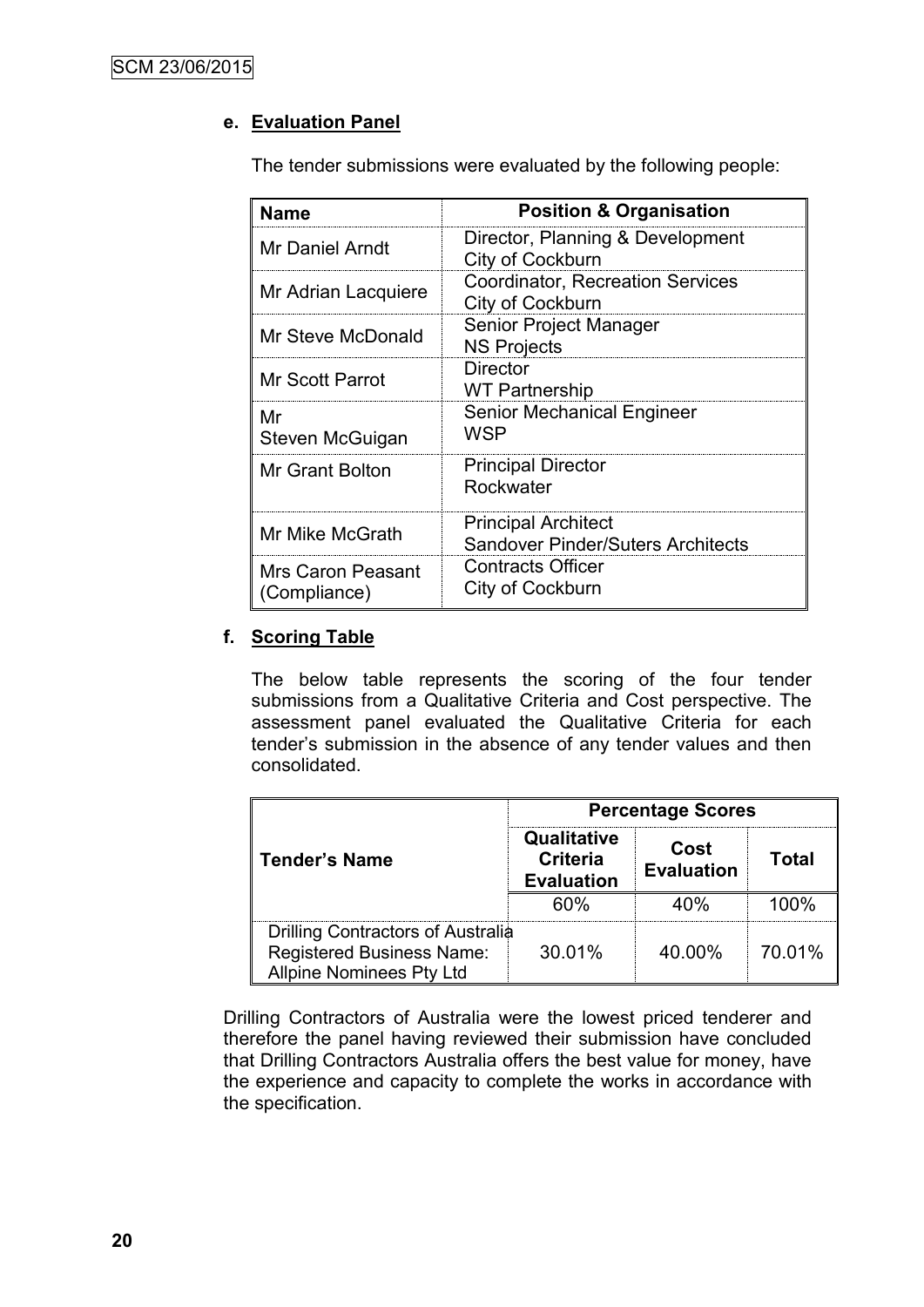# **Strategic Plan/Policy Implications**

#### **Infrastructure**

- Community infrastructure that is well planned, managed, safe, functional, sustainable and aesthetically pleasing.
- Facilities that promote the identity of Cockburn and its communities.

### **A Prosperous City**

- Sustainable development that ensures Cockburn Central becomes a Strategic Regional Centre.
- Investment in the local economy to achieve a broad base of services and activities.
- Creation and promotion of opportunities for destination based leisure and tourism facilities.

#### **Budget/Financial Implications**

The project budget allocation for the Geothermal Bore installation was \$3.2M. The recommendation to appoint Drilling Contractors of Australia is in line with the budget set for these works.

From an operational cost perspective the geothermal heating system will save \$434,720 in gas usage when compared to the traditional gas fired boilers as outlined below

| ∥ Heating Option | <b>Estimated</b><br><b>Annual Units</b> | <b>Estimated</b><br><b>Annual Cost</b> |
|------------------|-----------------------------------------|----------------------------------------|
| Gas (Boilers)    | 13,820 GJ                               | \$525,160                              |
| Gas (Geothermal) | 2,380 GJ                                | \$90.440                               |

The payback period based on these figures is approximately seven years. Although the geothermal heating has the highest capital cost, the large energy saving and estimated payback period of 7 years means the geothermal option provides the most economical benefit

#### **Legal Implications**

Section 3.57 of the Local Government Act 1995 and Part 4 of the Local Government (Functions and General) Regulations 1996 refers

#### **Community Consultation**

N/A

#### **Attachment(s)**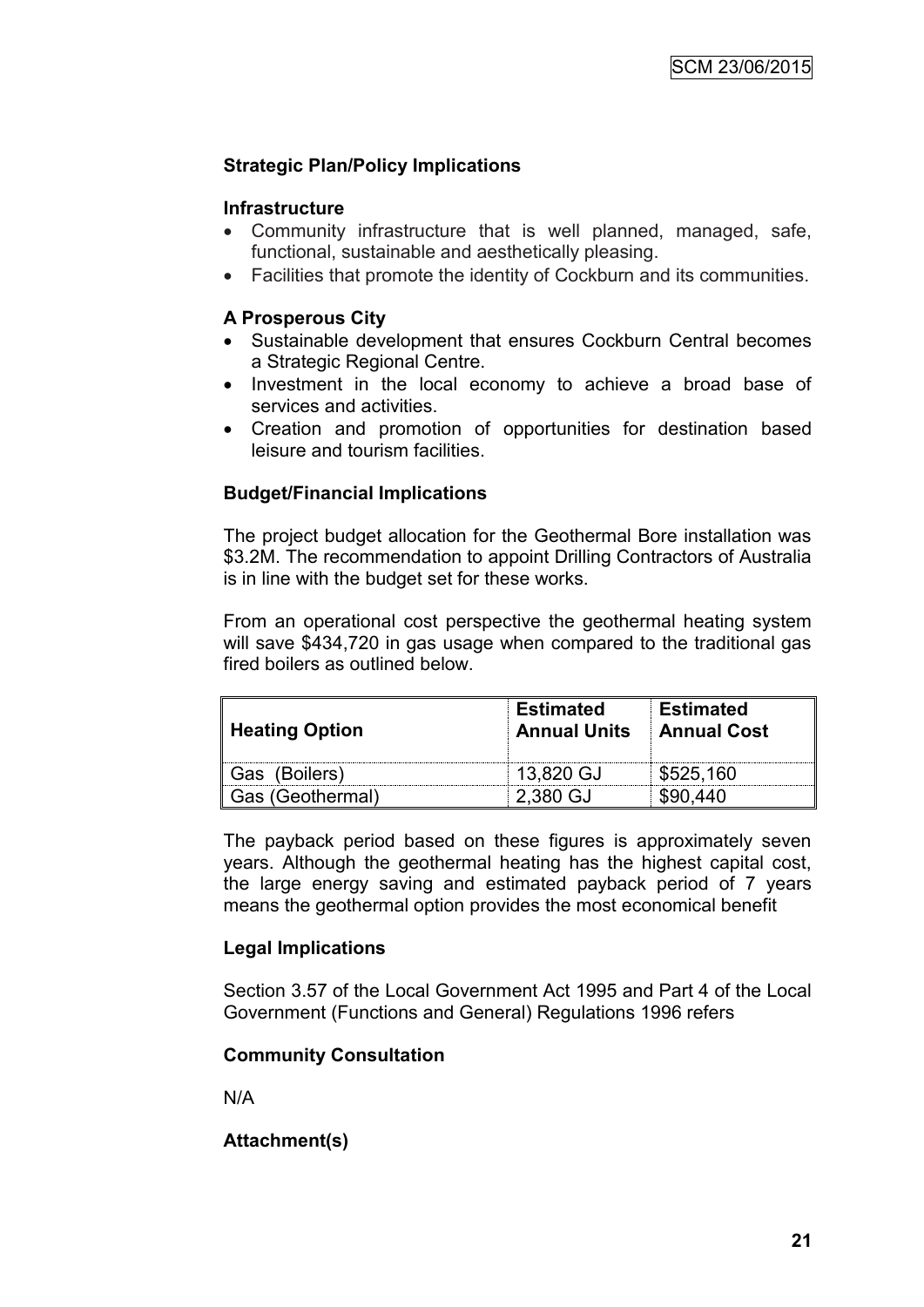The following Confidential Attachments are provided under separate cover:

- 1. Compliance Criteria Assessment;
- 2. Consolidated Evaluation Sheet; and
- 3. Tendered Prices

#### **Advice to Proponent(s)/Submissioners**

The Proponent(s) and those who lodged a submission on the proposal have been advised that this matter is to be considered at the Special Council Meeting held on the 19 September 2013.

#### **Implications of Section 3.18(3) Local Government Act, 1995**

Nil.

### **9.4 (SCM 23/06/2015) - IMPLEMENTATION OF THIRD BIN (GREEN WASTE) TRIAL (167/002 & 167/003) (C SULLIVAN) (ATTACH)**

#### **RECOMMENDATION**

That Council approve the implementation of the Third Bin (Green Waste) Trial in 2015/16 in accordance with the Implementation Plan attached to the Agenda.

# **COUNCIL DECISION**

#### **Background**

The City of Cockburn currently operates a two bin system for residential properties, each of 240 litre capacity. The green top or MSW (Municipal Solid Waste) bin is serviced weekly and the contents of this bin are delivered to the South Metropolitan Regional Council's (SMRC) Waste Composting Facility (WCF).

The organic (27.6%) and green waste (31.2%) components are removed (58%) and processed into compost. The residue (42%) is landfilled. The 2015/16 gate price for MSW at the SMRC is proposed to be \$232.80/tonne.

Currently all 240 litre bin users deposit their lawn clippings and garden waste in the MSW bin. Whilst green waste is a suitable material for the WCF, it is an expensive option (\$232/tonne) when the compost produced by the WCF has no commercial value as a consequence of the contaminants (glass) within the mixed waste from which it is extracted.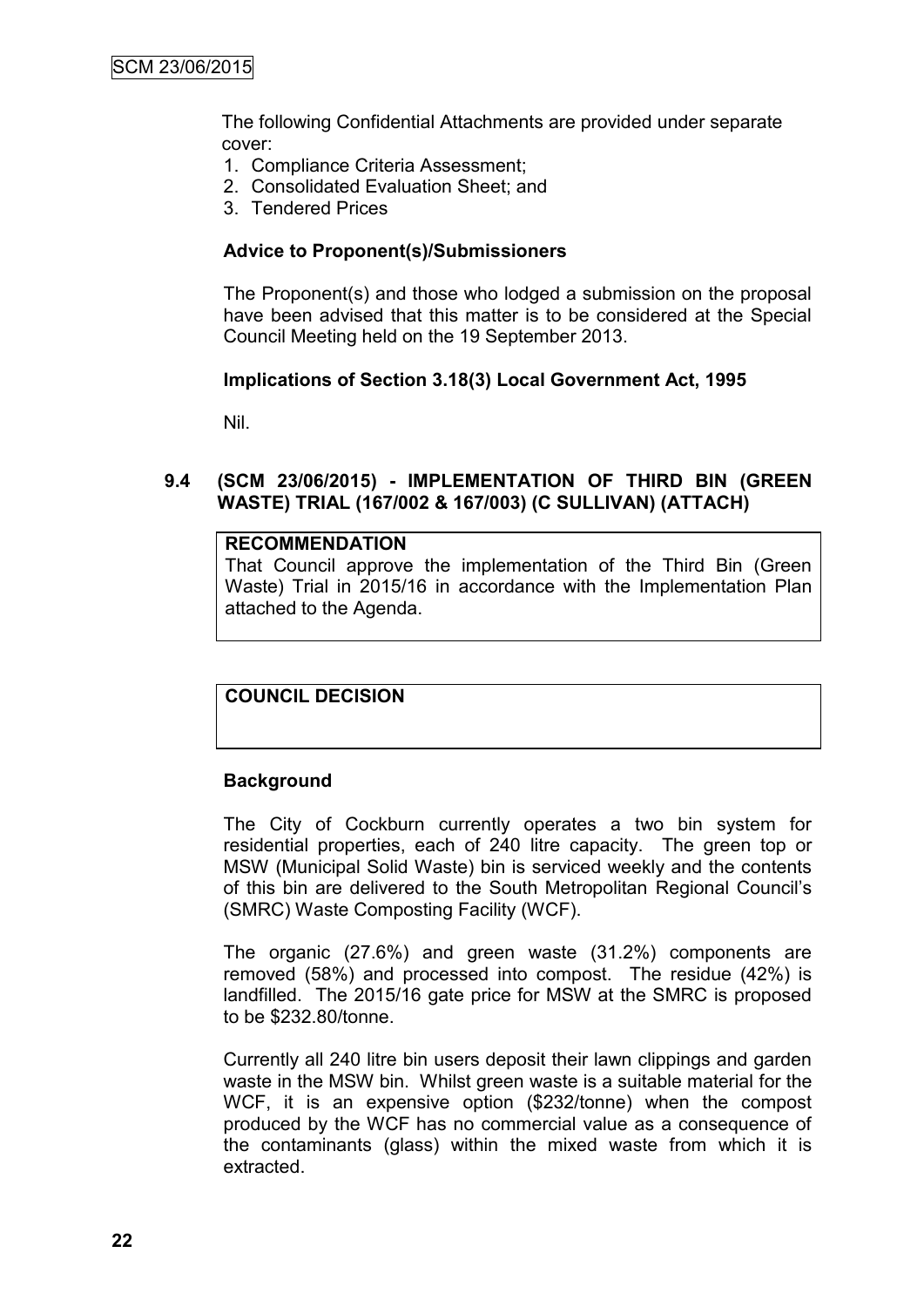The yellow top bin or the Recycle Bin is also serviced weekly. This bin is delivered to the SMRC's Materials Recovery Facility (MRF) where the co-mingled recycles are separated (85%) and the contaminating residual (15%) is landfilled. The 2015/16 gate fee is proposed to be \$65/tonne.

The City's Waste Management Strategy and the WA Waste Authority targets have a clear focus to improve environmental outcomes by the reduction of waste to landfill. The proposed Third Bin (Green Waste) Trial is a method to help achieve this outcome. To that end, an area in Hamilton Hill has been selected as being of a suitable size and demographic composition to give a reasonable indication of the results of the trial, as well as being of a size that can be managed from a practical implementation aspect. A map of the selected area is included as part of Attachment 1.

#### **Submission**

N/A

#### **Report**

A number of Councils in metropolitan Perth have implemented a green waste bin (refer to Attachment 2) with results indicating improved waste management by reduction of waste to landfill and also reduction in contamination levels of waste received.

It has long been known that the preferred model in waste management is separation at source to improve recycling capture and recovery, and minimise contamination. This method relies on the bin user having the responsibility and knowledge to correctly separate their waste.

The proposed trial seeks to introduce a third or green waste (GW) bin to provide source separation for green waste (lime green top), comingled recyclables (yellow top) and general rubbish (red top). In this arrangement, the kitchen organics or putrescibles would still be placed in the red top bin (MSW) and consequently that bin must still be serviced weekly. The recycling bin will still be collected weekly and the green waste bin is proposed to be a fortnightly service.

As the lime green top GW bin is 240 litre collected fortnightly, the trial will incorporate a 140 litre red top MSW bin. This reduced MSW bin size is possible as the current MSW average bin weight is 17.2Kgs based on recent audit results.

The trial is also a valuable opportunity for public education on source separation in the home. The "In Your Kitchen Recycling" Trial was carried out in the City between March and October 2014. The program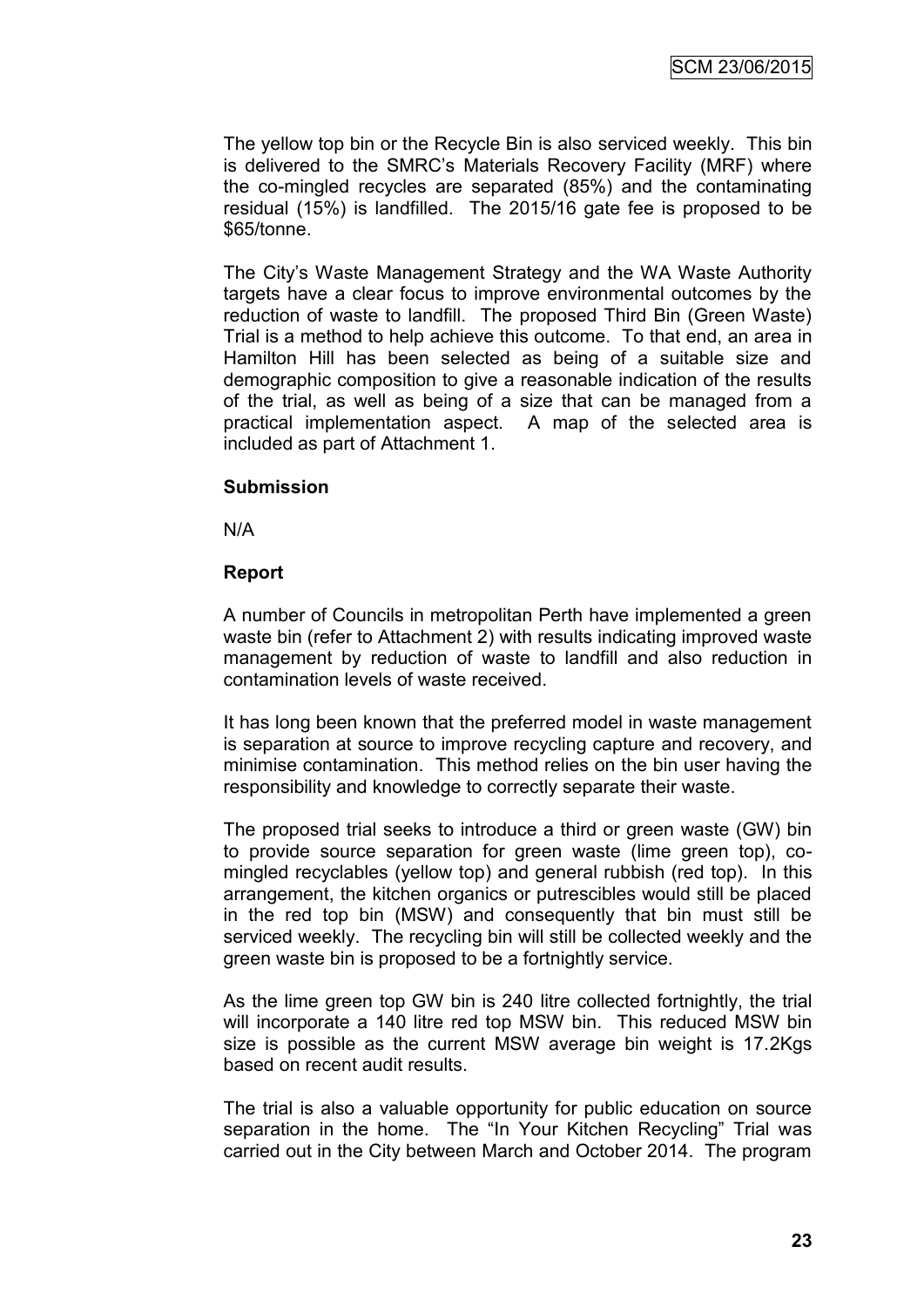raised awareness of better separation of waste and improved recycling capture as evidenced by the results of the resident surveys.

The proposed trial builds on this past program by introducing a recycling tub, compost caddy and compostable bags for the residents in the trial area to use in their homes. The role of the Education Officers is critical to gaining the cooperation of the home owners and the details of the educational campaign are described in Attachment 1. The results of the trial will give an indication of the uptake and improved recycling outcomes of this initiative so the effectiveness can be assessed for the future operations.

A number of parameters are proposed to be measured during the proposed trial and reported to Council following completion so decisions can be made on City-wide implementation in the future. A resident survey will be conducted post completion to gain insight into the perceptions of the residents on the success of the implementation and benefits gained.

The trial also offers an opportunity to provide a more tailored service to seniors, pensioners, persons with mobility impairment or the single person households who do not produce the volume of recycling that others do. This trial includes the option of a 140 litre yellow top recycling bin.

#### **Strategic Plan/Policy Implications**

City of Cockburn Waste Management Strategy.

#### **Growing City**

 To grow our City in a sustainable way by: using land efficiently, protecting the natural environment and conserving biodiversity.

#### **Leading & Listening**

- Effective and constructive dialogue with all City stakeholders.
- Effective advocacy that builds and manages relationships with all stakeholders.
- Quality customer service that promotes business process improvement and innovation that delivers our strategic goals.

#### **Environment & Sustainability**

- A community that uses resources in a sustainable manner.
- Community and businesses that are supported to reduce resource consumption recycle and manage waste.

#### **Budget/Financial Implications**

At the Ordinary Council Meeting of 11 June 2015, Council adopted the Budget for 2015/16. Part of the operational budget (Waste Services)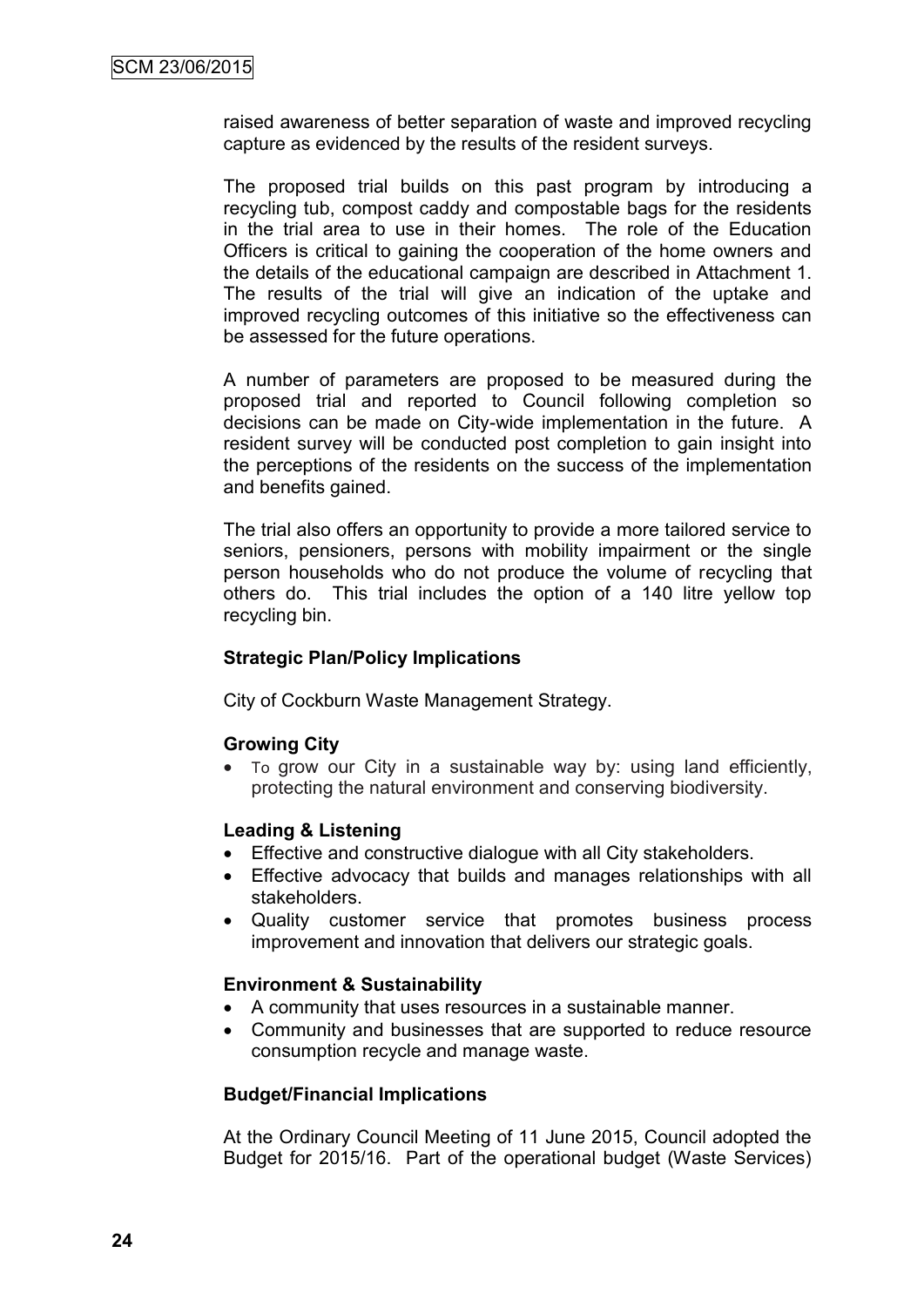was an allocation of \$200,000 for the Third Bin (Green Waste) Trial from the Waste Collection Reserve.

The estimate of the total cost of the trial has now progressed based on the selected area and scope of works – refer to Attachment 3. Allowing for contingency and revised educational and bin supply costs the total could be approximately \$324,000.

The trial will not be commencing until October 2015 so by the time of the mid financial year review a budget variation can be presented to Council by which time a more accurate total cost will be known.

#### **Legal Implications**

The existing SMRC Project Participants Agreements require all green waste and recycling material to be delivered to the SMRC.

#### **Community Consultation**

Extensive public consultation will be carried out prior to the bin trial being implemented – refer to Attachment 1 for details of the proposed education, notification and auditing plans.

#### **Attachment(s)**

- 1. Implementation Plan
- 2. Data from Other Councils
- 3. Cost and Delivery Program

#### **Advice to Proponent(s)/Submissioners**

N/A

**Implications of Section 3.18(3) Local Government Act, 1995**

Nil

#### **10. (SCM 23/06/2015) - RESOLUTION OF COMPLIANCE (SECTION 3.18(3), LOCAL GOVERNMENT ACT 1995)**

#### **RECOMMENDATION**

That Council is satisfied that resolutions carried at this Meeting and applicable to items concerning Council provided services and facilities, are:-

- (1) integrated and co-ordinated, so far as practicable, with any provided by the Commonwealth, the State or any public body;
- (2) not duplicated, to an extent Council considers inappropriate, services or facilities as provided by the Commonwealth, the State or any other